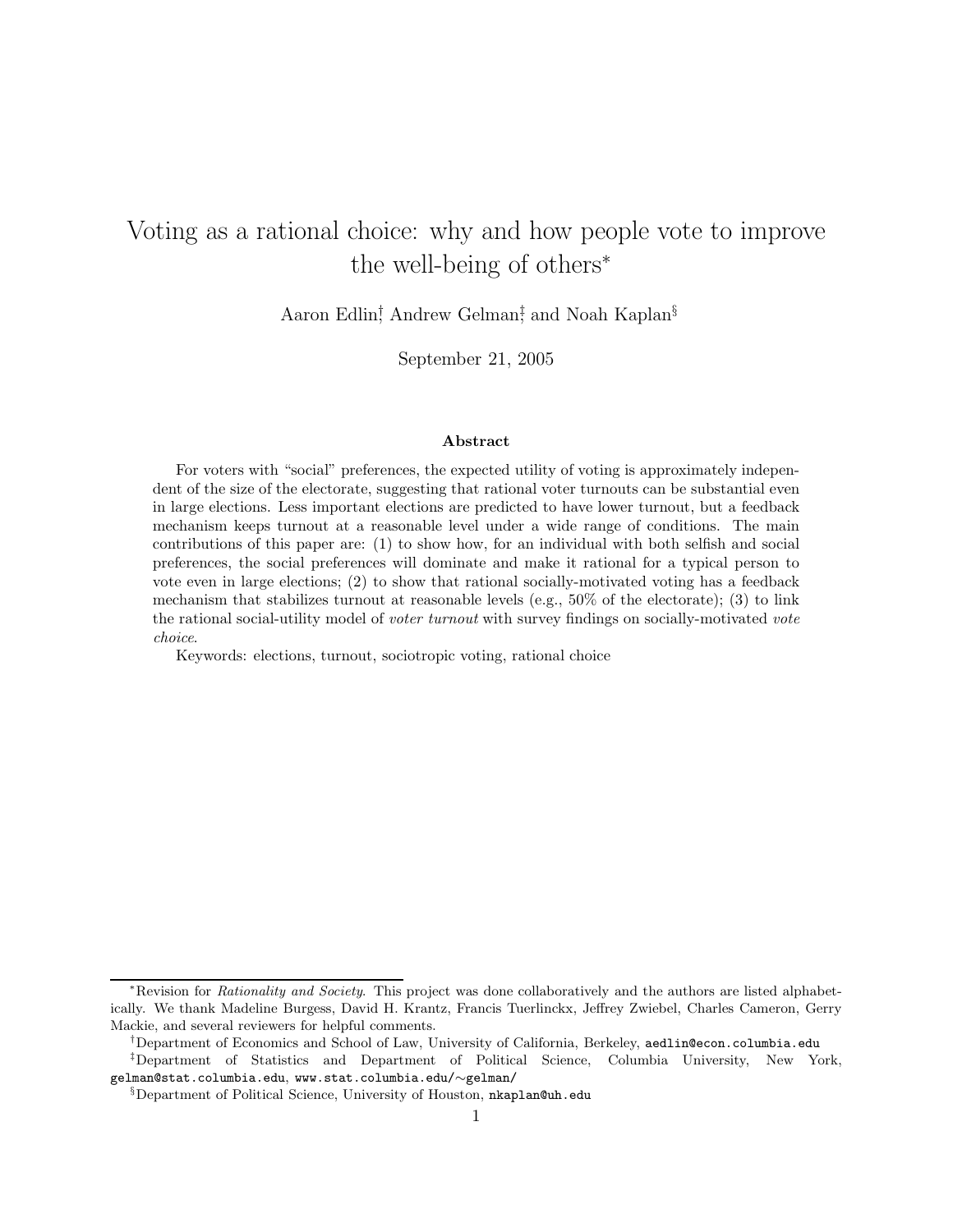## Voting as a rational choice: the effect of preferences regarding the well-being of others

#### Abstract

For voters with "social" preferences, the expected utility of voting is approximately independent of the size of the electorate, suggesting that rational voter turnouts can be substantial even in large elections. Less important elections are predicted to have lower turnout, but a feedback mechanism keeps turnout at a reasonable level under a wide range of conditions. The main contributions of this paper are: (1) to show how, for an individual with both selfish and social preferences, the social preferences will dominate and make it rational for a typical person to vote even in large elections; (2) to show that rational socially-motivated voting has a feedback mechanism that stabilizes turnout at reasonable levels (e.g.,  $50\%$  of the electorate); (3) to link the rational social-utility model of voter turnout with survey findings on socially-motivated vote choice.

Keywords: elections, turnout, sociotropic voting, rational choice

### 1 Introduction

We demonstrate that voting is rational even in large elections if individuals have "social" preferences and are concerned about social welfare. In a large election, the probability that a vote is decisive is small, but the social benefits at stake in the election is large, and so the expected utility benefit of voting to an individual with social preferences can be significant. What is perhaps surprising is that the expected value of the social benefit does not approach zero or even diminish as the number of voters grows large.

The key way in which we go beyond a circular argument (of the form, "people vote because it gives them positive utility") is that we consider the perceived social benefit not simply as a psychological feature of the individual but as a utility that is proportional to the probability of being pivotal (itself endogenous) and to the number of persons affected by the election under consideration. We believe that this calculation is roughly consistent with the way citizens perceive voting and participation—not simply as a (possibly) enjoyable act or as a discrete duty, but as a potential contribution to the general good. The larger the jurisdiction in which the election applies, the larger the potential effect of the election outcome on the general welfare.

Agents in rational-choice models are typically assumed to have "selfish" preferences. We argue that separating the rationality assumption from the selfishness assumption reveals that (a) the act of voting can be rational, and (b) a rational voter will decide which candidate or option to vote for based on the voter's judgment of the expected social consequences of the election outcome as distinct from the direct consequences to that voter. We show this for a simple model in which voters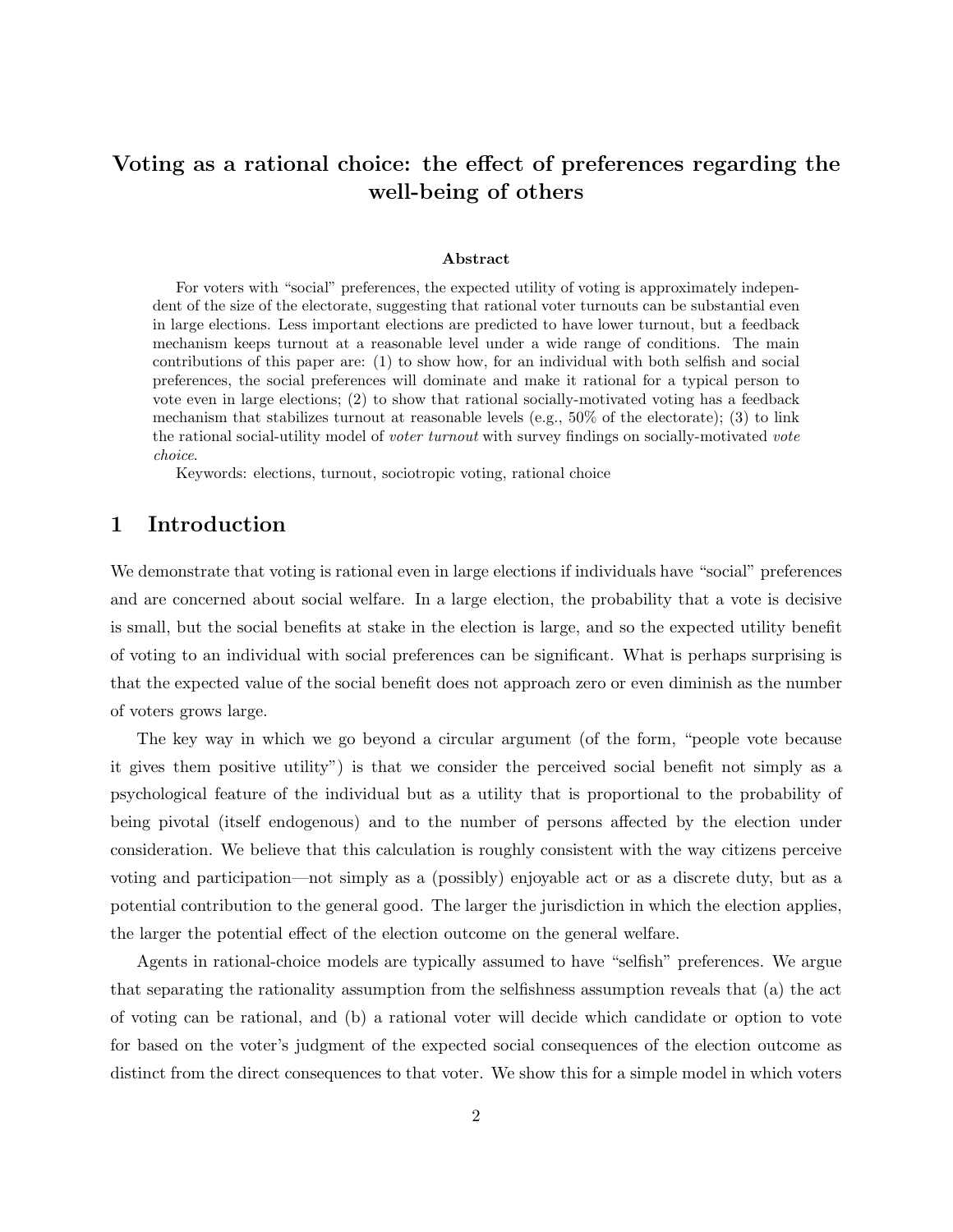decide whether to vote, and how to vote, based on maximizing an expected utility with both selfish and social terms.

More important than explaining that it is rational for people to vote (if they have social preferences) is our observation that, for the very reasons it is rational to vote in a large election, even a mostly-selfish person who votes should as a descriptive matter vote for what he or she perceives to be the common good, or at the least the good of a large affinity group, but not for direct individual gain. Thus our model explains not just why but also how rational people vote. This voting theory suggests that models of the vote choices of rational individuals should work with social rather than selfish utility functions. Survey findings on voters' motivations are, in fact, broadly consistent with rational models of voting (see Section 4.3). The predictions regarding how people vote may at times be similar for selfish and sociotropic models, of course, to the extent that individuals bias their views of what will help others by what will help themselves.

It is well known that voting in large elections cannot be explained in terms of the selfish benefits of voting to the individual: the probability that a vote is decisive is too low for voting to be "worth it" in an expected utility sense (see Downs, 1957, Riker and Ordeshook, 1968, Ferejohn and Fiorina, 1974, Meehl, 1977, Aldrich, 1993, Green and Shapiro, 1994, and Gelman, King, and Boscardin, 1998). Intrinsic theories of voting understand voting as an experience that provides psychological benefits, but such explanations do not help us predict variations in voter turnout, such as high turnout in close elections and Presidential elections. Nor do they provide guidance in understanding which candidates a voter will prefer.

We claim that one reason a voter would support George Bush for U.S. President in 2000, for example, was because the voter thought that Bush would be better for the country as a whole, even if most Americans did not see that. The voter is not updating based upon the opinions of the other voters in order to judge the quality or social utility of Bush. Instead, we model the voter's subjective social benefits as proportional to the number of citizens, and independent of the way other citizens vote.<sup>1</sup>

As the probability of being pivotal shrinks, people will be less apt to vote (though there is a feedback here, because as fewer people vote, the chance of being pivotal increases; see Section 2.2). As the stakes and importance of the election increases (say because candidates are farther apart on the issues or because it is a Presidential election), more will vote. Likewise, as the cost of voting declines, more people, and importantly more people who are poorly informed, will find it rational

<sup>&</sup>lt;sup>1</sup>A failure to update reflects that the voter feels strongly enough about which candidate is best for the country that his or her mind will not be changed simply because the majority of voters disagree. In this framework, the two groups of voters in an election do not represent competing interests but rather competing perspectives about what is best for the country.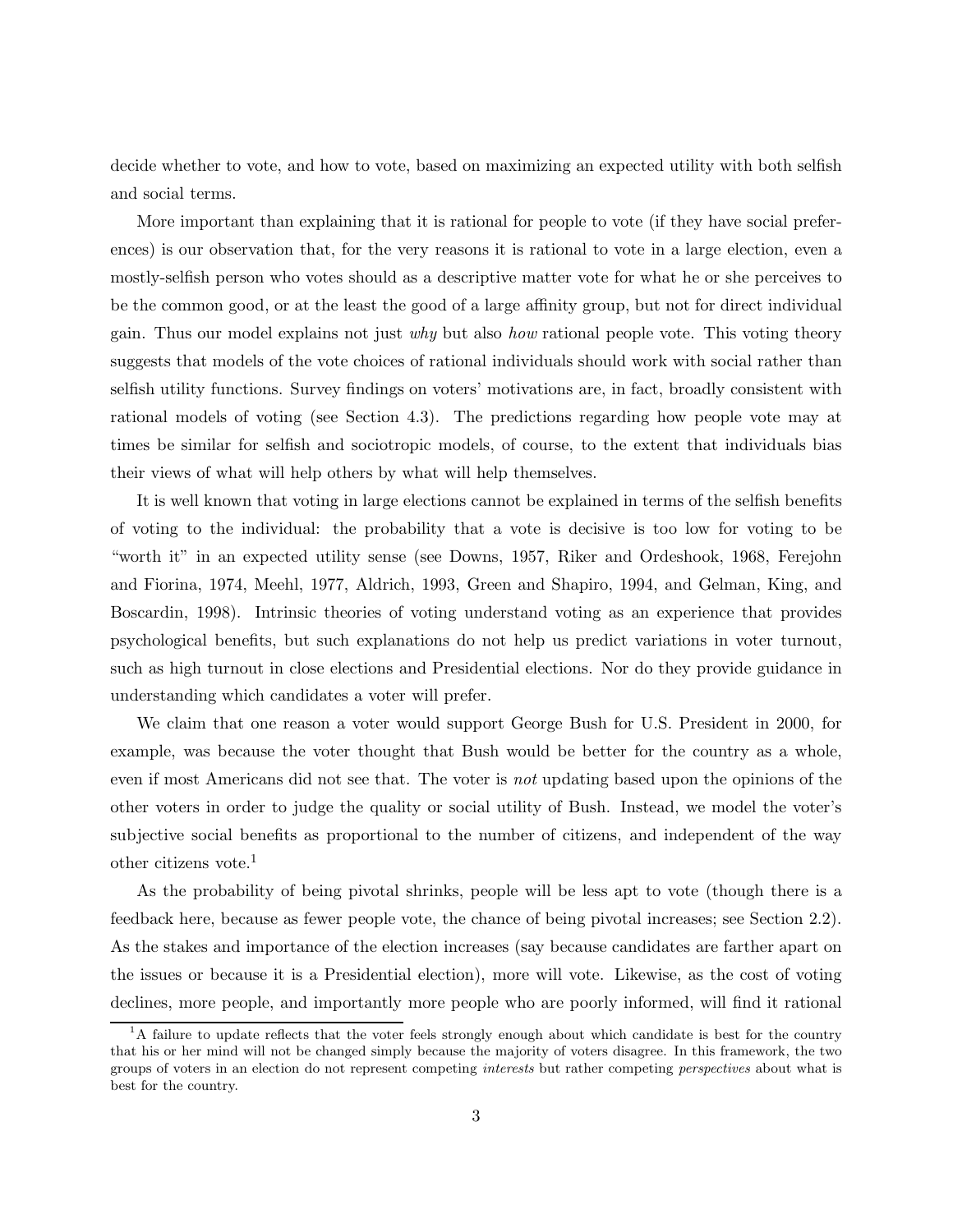to vote. Finally, our model predicts that holding constant these other factors, election size will not substantially influence turnout rates,<sup>2</sup> except among very small elections where selfish concerns may play a role.

We present our model in Section 2 of this paper and review broadly supporting evidence in Sections 3 and 4. We conclude in Section 5 with a discussion of the implications of our results for vote choices as well as voter turnout, and with a discussion of various possible empirical tests and implications of our model.

### 2 A social-benefit model of rational voter turnout

#### 2.1 If one cares about others, it can be rational to vote

We shall develop the following argument: suppose  $n$  persons vote in an election that affects a jurisdiction with a population of  $N$ ; then the benefit of having the preferred candidate win the election is proportional to  $N$ . This is multiplied by a probability of decisiveness that is proportional to  $1/n$ , and thus the expected utility of voting is proportional to  $N/n$ , which is approximately independent of the size of the electorate.<sup>3</sup>

In the basic rational-choice model of voting and political participation (see Blais, 2000, for an overview and many references), the relative utility of voting, for a particular eligible voter, is

$$
\Delta U = pB - c,\tag{1}
$$

where  $p$  is the probability that a single vote will be decisive,  $B$  is the relative benefit associated with your desired candidate winning the election, and  $c$  is the net cost of voting—that is, the costs, minus the direct benefit of voting (whether or not your candidate wins).<sup>4</sup>

Acting in a manner consistent with this sort of cost-benefit analysis is the standard definition of rationality as utility maximization. Traditionally, B is understood to refer to direct benefits to

<sup>&</sup>lt;sup>2</sup>This is different from some game-theoretic calculations assuming purely selfish utilities that predict positive turnout that would be below 1% in a large election (see, Ledyard, 1984, Green and Shapiro, 1994, and Feddersen and Pesendorfer, 1996, for discussions of such models).

<sup>&</sup>lt;sup>3</sup>A crucial part of our analysis is the recognition that p is of order  $1/n$  (see the Appendix for discussion and references on this issue). For example, in his review of rational-choice models of voting, Dowding (2005) refers to models of social utilities—such as considered here—as the "B-term solution", but dismisses such models based on a mistaken belief that the probability of a decisive vote is as low as  $10^{-90}$ . In fact,  $10^{-7}$  or  $10^{-8}$  are more reasonable values for U.S. Presidential elections (Gelman, King, and Boscardin, 1998) with much higher probabilities for many Congressional races (Mulligan and Hunter, 2002). Models for the probability of tied elections can get complicated (see Gelman, Katz, and Tuerlinckx, 2002) but the extremely low estimates cited by Dowding seem implausible, given that there have been several very close Presidential elections in recent decades, as well as over 500 Congressional elections in the past century that were decided by less than 1000 votes. The probability of a decisive vote is low but is clearly distinct from zero, if multiplied by a benefit term that is proportional to the size of the electorate.

<sup>&</sup>lt;sup>4</sup>This last term is often written in two parts, separating the direct costs  $C$  and direct benefits  $D$ , but we shall only need to work with the difference or net cost,  $c = C - D$ .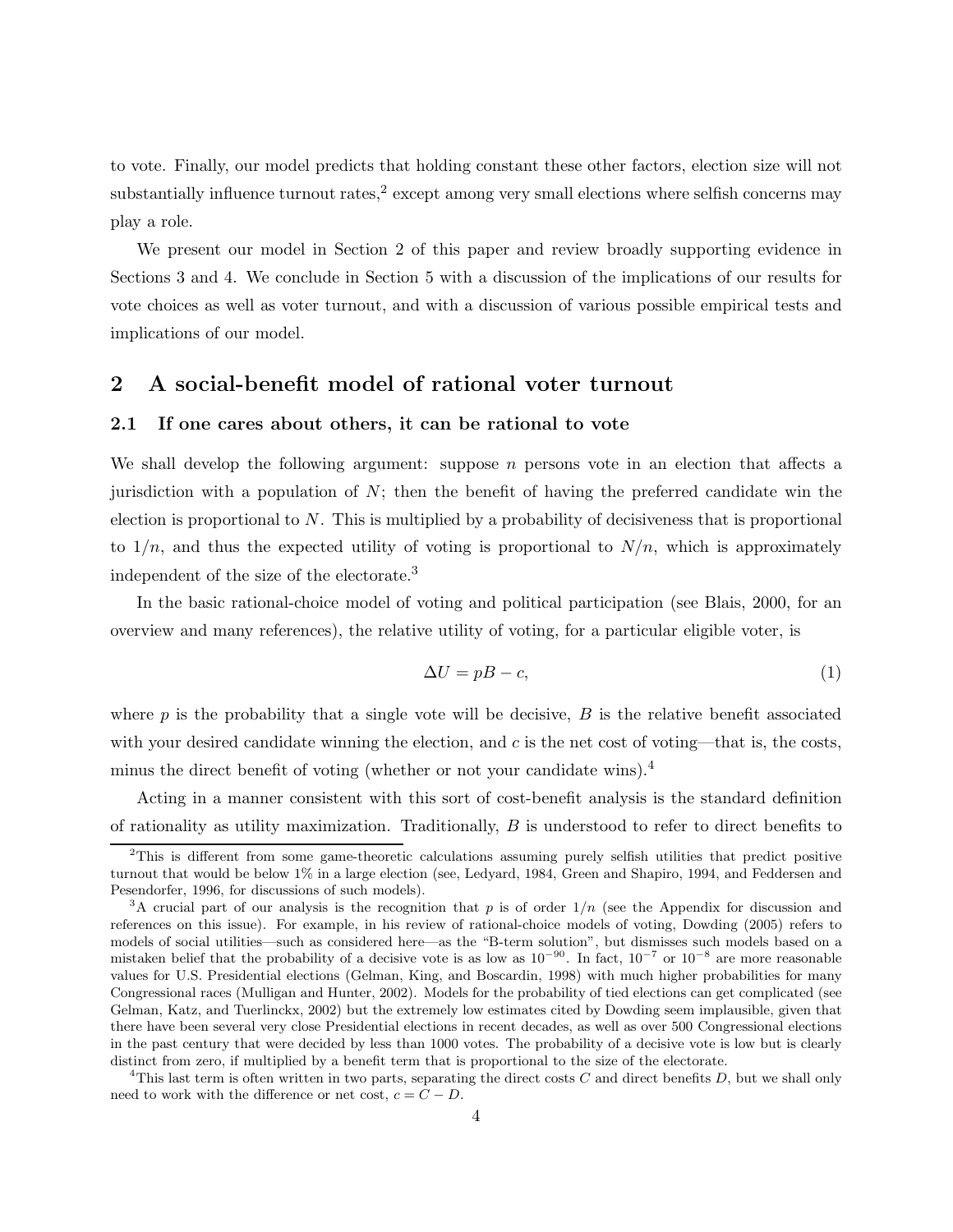the voter. This is the assumption of self-interest. We keep the rationality but break the link to pure self-interest by expanding the benefit term in  $(1)$  to include individual benefits  $B_{\text{self}}$  and social benefits  $B_{\text{soc}}$  for an affected population of size N:

$$
B = B_{\text{self}} + \alpha N B_{\text{soc}}.\tag{2}
$$

Here,  $B_{\text{soc}}$  is the average benefit per person if the preferred candidate wins, and  $\alpha$  is a discounting factor to reflect that benefits to others are less important than benefits to self; thus, we would expect  $\alpha$  < 1 for most people. The factor  $B_{\text{soc}}$  represents the benefit to others as perceived by the person making the decision whether to vote; it is not an averaging of the actual utilities or preferences of the  $N$  persons in the population affected by the election.<sup>5</sup>

**Definition.** A voter is selfish if  $\alpha = 0$  and social if  $\alpha > 0$  in (2).

Assumption. The probability of a pivotal vote is inversely proportional to the number of voters, n. (This assumption is reasonable because the closeness of elections, in percentage terms, does not depend strongly on the number of voters, n. Hence the probability that an individual vote is decisive—which essentially is the probability that an election is exactly tied—is of order  $1/n$ . See the Appendix for further discussion of this point.)

We write the probability that a vote is decisive as

$$
p = K/n,\tag{3}
$$

where K represents the competitiveness of the election. As discussed in the Appendix,  $K = 10$  is a reasonable value for close elections, with smaller values in elections that are not expected to be close.

**Proposition 1.** For a *selfish voter*, the expected benefits from being pivotal and swinging the election vanish as  $n$  grows. As a result, voting in large elections only makes sense for selfish voters if they enjoy the act of voting itself (that is, if  $c < 0$  in (1)).

 $5$ This has similarities with the "dual-utility function" literature in economics. See Coate and Conlin (2005), Harsanyi (1955, 1969), Margolis (1981), and Feddersen and Sandroni (2002). This tradition tends to focus on possible equilibria within a game theoretic framework (and the associated comparative statics). In contrast, we embed our individual and social benefits within a decision theoretic framework. This facilitates a probabilistic treatment which provides unique insights.

Our model is also similar to that of Jankowski (2002); we go further by explicitly including in the model the number of voters  $n$  and the population size  $N$ , which allows us to demonstrate the stability of turnout under the model, as we describe in Section 2.2.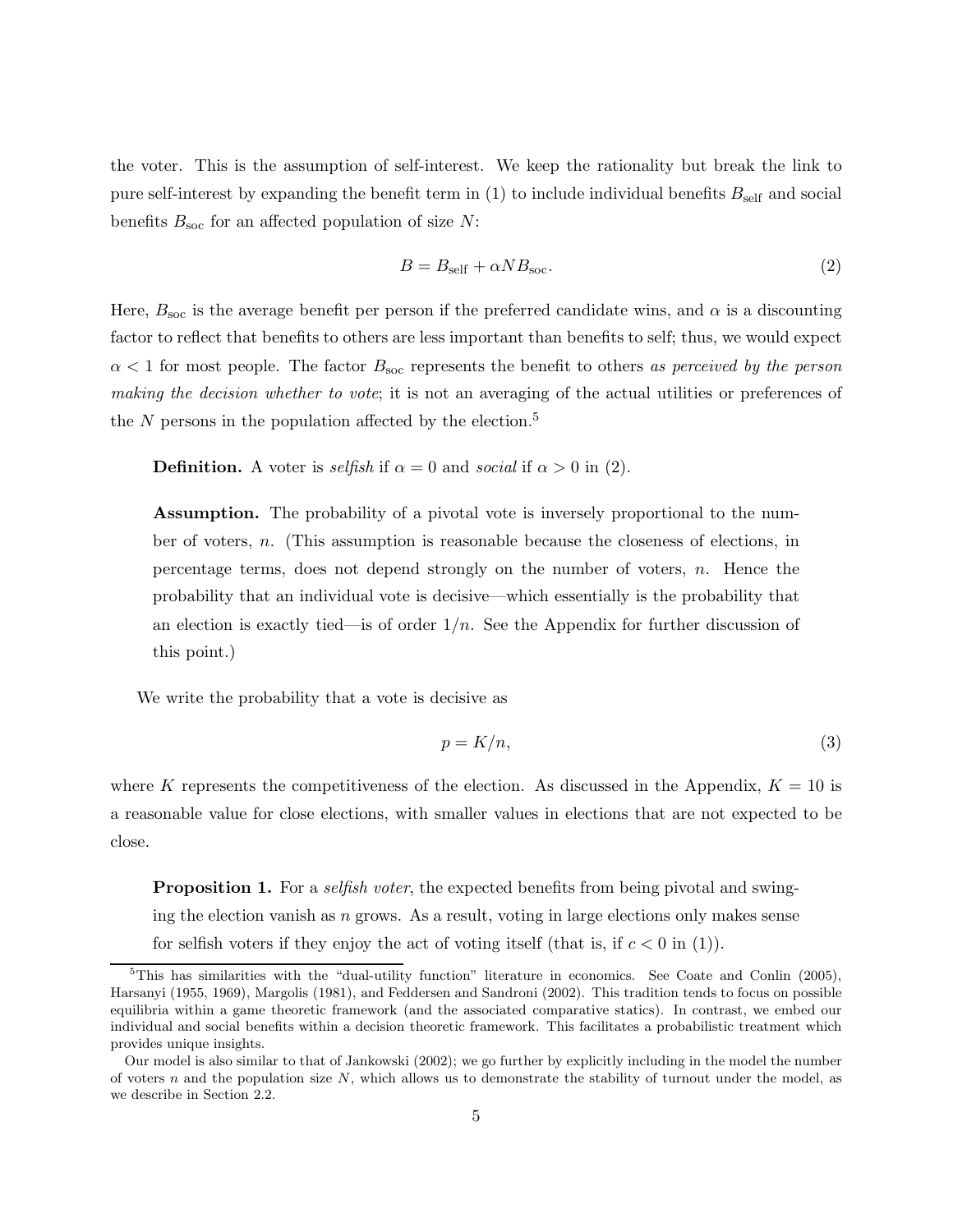For example, consider a two-candidate election with  $n$  voters. Suppose the election is anticipated to be close, and each candidate is expected to get between 47 and 53 percent of the vote (and thus the vote differential is expected to be in the range  $\pm 6\%$ ). The probability that a single vote is decisive is then about  $1/(0.12n)$ .<sup>6</sup> So for a selfish voter, the expected utility gain from potentially swinging the outcome of the election is about  $B_{\text{self}}/(0.12n)$ , which even for a moderately large election (e.g.,  $n = 1$  million) is minor: even if the outcome of the election is worth \$10,000 to a particular voter, the expected utility gain is less than 10 cents. This point has been widely recognized (see the references at the beginning of this paper). Given that the act of voting has a nonzero cost, voter turnout is thus usually attributed to some mix of irrationality, confusion, and the direct gratifications of voting (including the performance of a civic duty); that is, a negative net cost c of the act of voting. However, these motivations do not explain observed variations in voter turnout between elections. In addition, voting is an act with large-scale consequences beyond any immediate satisfaction it gives to the voter. At the very least, many voters seem to consider their voting actions with more seriousness than other low-cost consumption decisions.

**Proposition 2.** For a *social voter*, the expected benefits of being pivotal and swinging the election have a nonzero asymptote proportional to  $\alpha B_{\text{soc}}$ , which does not vanish as n increases.

For example, consider the same hypothetical election as above, in which the n voters represent a jurisdiction with population  $N$ . Further suppose that  $1/3$  of the population are voters; that is,  $n/N = 1/3$ . If you, as a potential voter, think that the net benefit to your fellow citizens of candidate A winning the election is the equivalent of  $B_{\text{soc}} = $10$  per citizen, then you are effectively giving them a total of  $\frac{$10N}{(0.12n)} = \frac{$10N}{(0.12(N/3))} = \frac{$250}{(0.12(N/3))} = \frac{$250}{(0.12(N/3))} = \frac{$250}{(0.12(N/3))} = \frac{$250}{(0.12(N/3))} = \frac{$250}{(0.12(N/3))} = \frac{$250}{(0.12(N/3))} = \frac{$250}{(0.12(N/3))} = \frac{$250}{(0.12(N/3))} = \frac{$250}{(0.12(N/3))} = \frac$ Voting in such a circumstance is a perfectly reasonable thing to do, regardless of population size: a small effort yields a substantial expected social gain, equivalent in some ways to giving \$250 to a national charity. For example, if your discounting factor for benefits to others is  $\alpha = 0.1$ , then your net utility gain from voting is positive as long as your cost of voting  $c$  is less than \$25. In many elections with issues such as national security, global climate change, and nuclear weapons proliferation, a rational citizen could think that the superiority of his or her candidate might deliver an expected value per citizen far in excess of \$10, and thus an expected return on voting far in excess of \$250.

By separating rationality and selfish preferences—two assumptions that have usually been linked,

<sup>&</sup>lt;sup>6</sup>This assumes that the probability distribution for the vote differential is approximately uniform in the range of uncertainty. Using a different distributional form would change the coefficient but not the proportionality to  $1/n$ .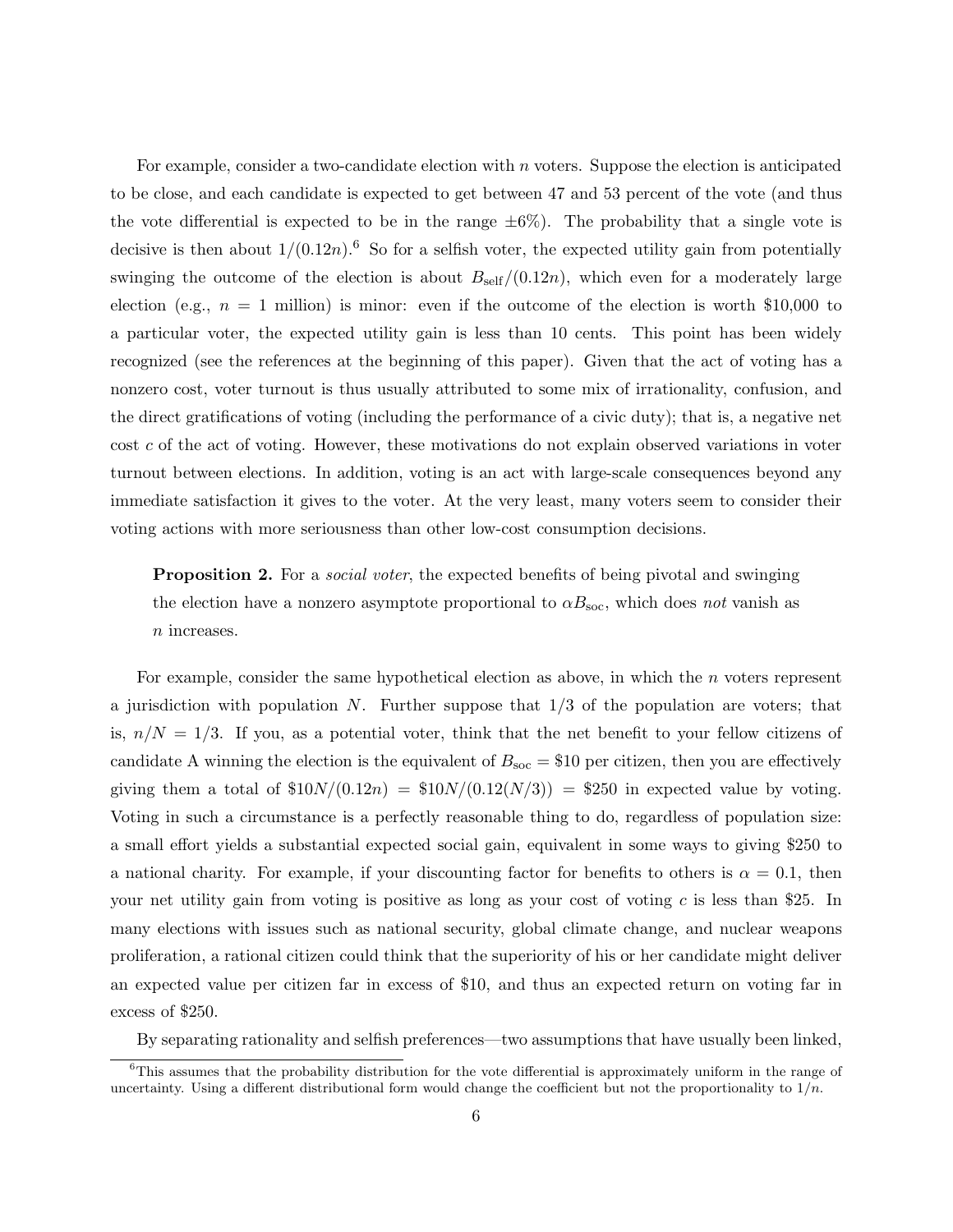but that have no logical connection—we see that voting in large populations is perfectly rational. Our model also leads to a different prediction of the choices people make when they vote. As the size of the population increases, the expected social contribution to utility comes to dominate the direct individual utility, which shrinks to 0. As a result, as population size grows, an individual may change his or her vote and begin to vote for the social good instead of the individual good. Hence a shareholder in a privately held company with four shareholders might vote for his own interest. However, in a national election, if a person makes a rational decision to vote, he or she will vote for policies that he or she perceives to be in others' interests. Of course most people have a natural bias to think that what interests them will interest others, so the two motivations may be easily confused in practice.<sup>7</sup>

### 2.2 Feedback mechanism keeps voter turnout relatively stable

Our social-benefit model of voter motivation has a feedback mechanism that explains why turnout settles to a stable level at a sizeable fraction of the electorate. If turnout becomes very low, then  $n$ decreases, and thus the factor  $N/n$  increases, and it becomes more reasonable to vote.<sup>8</sup> We explore the feedback in detail using our model.

Substituting (3) into equation (1) yields,

$$
\Delta U = \frac{K}{n}B - c.
$$

It is useful to express this in terms of  $b = B/N$ , the expected benefit, per affected person in the population, of changing the election outcome,

$$
b = \alpha B_{\text{soc}} + \frac{1}{N} B_{\text{self}}.\tag{4}
$$

Finally, we define  $n_{\text{elig}}$  as the number of eligible voters and T as the proportional voter turnout, so that  $n = n_{\text{elig}}T$ , so that

$$
\Delta U = \frac{KN}{n}b - c = \frac{KN}{n_{\text{elig}}T}b - c,\tag{5}
$$

to express the utility of voting in terms of population size and voter turnout.

<sup>7</sup>For example, Bafumi (2005) finds that voters' perceptions of economic conditions have been increasingly tied to their political partisanship.

<sup>8</sup>This feedback also occurs with the instrumental-benefit model, but there the expected utility of voting is so low that voter turnout will stabilize at less then 1% in large elections (Ledyard, 1984).

Bendor, Diermeier, and Ting (2003) and Fowler (2005b) also present feedback models for voter turnout but they differ from ours in relying on "satisficing" rather than utility maximization. In their models, people may choose to vote even knowing that the probability of decisive vote is zero; in contrast, our feedback mechanism works because, as turnout declines, the probability of a vote being decisive increases, causing the expected benefit of voting to increase.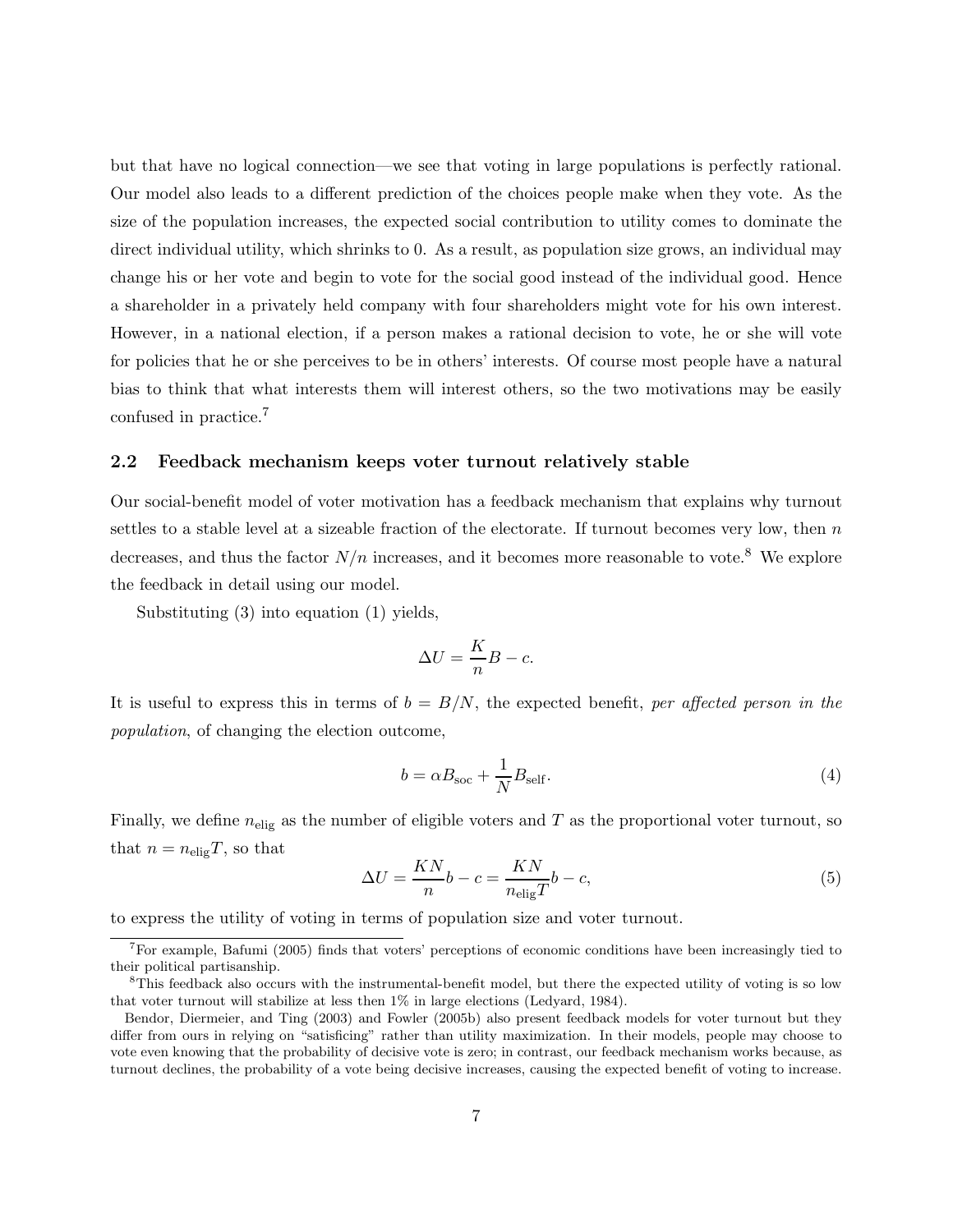If N is large (as in most elections of interest), then from (4) we see that  $b \approx \alpha B_{\text{soc}}$  and does not depend on N. In general, b should be positive, but c can be either positive or negative. The ratio  $c/b$  can be considered the net cost of voting, for a particular voter, per unit gain in the population.

In the notation of (1), it is rational for a person to vote if  $\Delta U > 0$ ; from (5),

$$
\Delta U > 0 \quad \text{if} \quad \frac{c}{b} < \frac{KN}{n_{\text{elig}}T}.\tag{6}
$$

We can assume a distribution of  $c/b$  among the population of eligible voters and then use the model to explore how turnout should vary among elections. The model has a stable equilibrium turnout rate,  $T_{\text{equilib}}$ , which we explore by working with expression (6) which expresses the conditions under which it is rational to vote.

For less important elections,  $b$  will decrease, and thus  $c/b$  increases, and so fewer people will want to vote. But as the turnout  $T$  decreases, it becomes rational for some people on the margin to vote. The equilibrium point of turnout is defined where the probability of voting in (6) is consistent with the turnout rate  $T$  in that expression; thus,

$$
T_{\text{equilib}} = \Pr\left(\frac{c}{b} < K \frac{N}{n_{\text{elig}}} \frac{1}{T_{\text{equilib}}}\right),\tag{7}
$$

where the probability calculation averages over the distribution of  $c/b$  among the voters, and the factor K (defined by (3)) and the fraction of eligible voters  $n_{\text{elig}}/N$  are considered as constant for any particular election. In an election anticipated to be close, it is reasonable to set  $K = 10$  (see the Appendix). Given these factors and a distribution for  $c/b$ , we can numerically solve for the equilibrium turnout rate  $T_{\text{equilib}}$ .

To get a sense of the dependence of turnout on the importance of the election, we consider a specific two-parameter family of probability distributions for  $c/b$  that allows for an asymmetrical distribution of net utilities for voting that can be both positive and negative.<sup>9</sup> We shall examine how turnout (as solved for in (7)) depends on the two parameters of this distribution:

• The noncentrality parameter  $\delta$  determines the skew in the distribution. In the context of voting, it can be mapped to the proportion of the population for which net direct cost (the term c in  $(5)$ ) is positive and the proportion for which c is negative (these are the people for which the direct benefits of voting exceed its costs, irrespective of who wins). We set  $\delta$  to be positive (meaning that the net costs of voting are positive for more than half the population)

<sup>&</sup>lt;sup>9</sup>We use the noncentral Cauchy distribution (that is, the noncentral t with 1 degree of freedom), which is appropriate for a ratio in which the numerator can be positive or negative (Johnson and Kotz, 1970). The noncentral Cauchy is defined as a normal distribution with mean  $\delta$  and standard deviation 1, divided by the square root of a scaled  $\chi_1^2$ distribution with scale parameter s.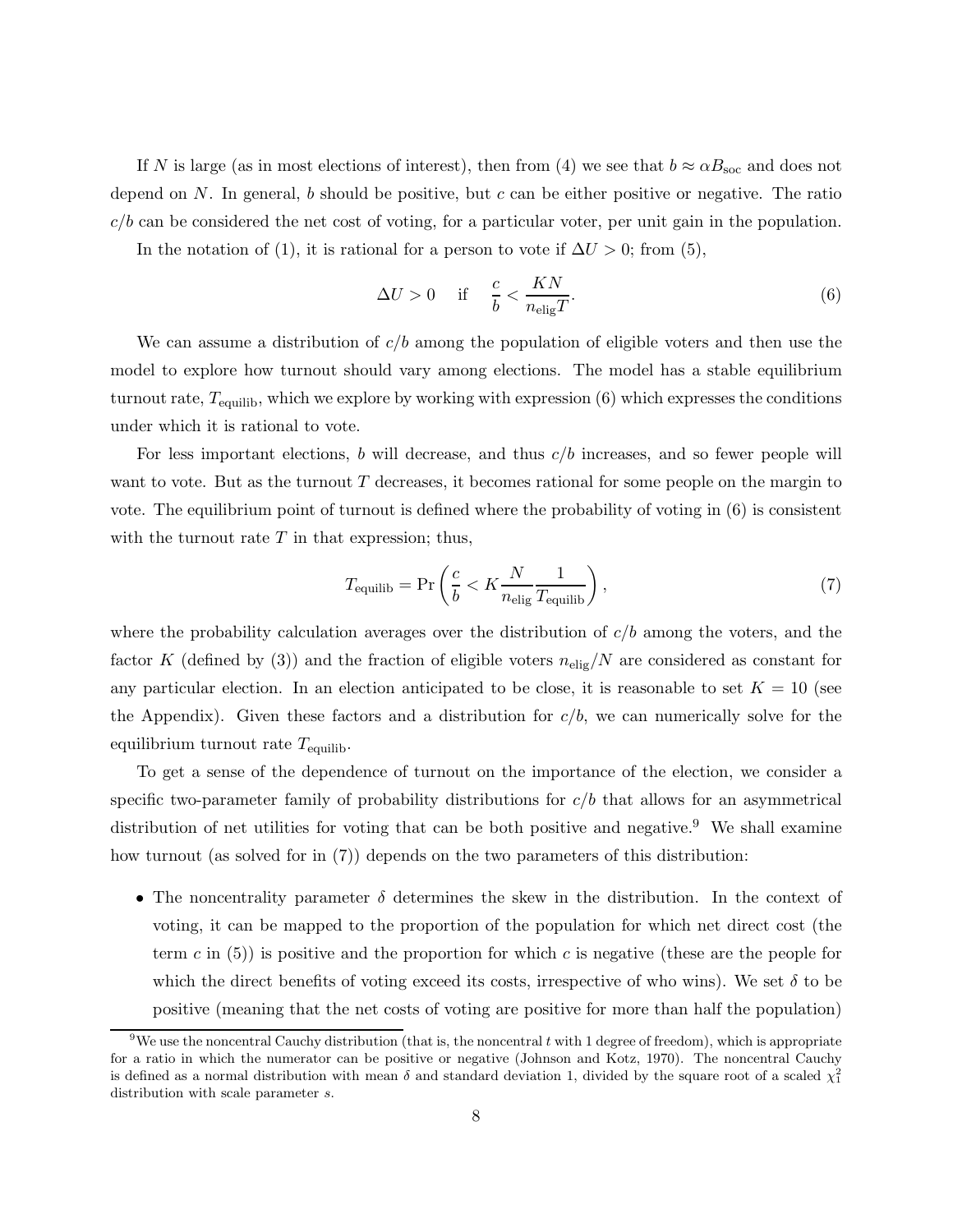

Figure 1: Stable level of turnout,  $T_{\text{equilib}}$ , as a function of the relative importance s of the election, for different values of  $\delta$  in the distribution of cost/benefit ratios (see Section 2.2). (From top to bottom, the three curves correspond to  $\delta = 0.5, 1.0, 1.5$ .) Because of the feedback mechanism (when turnout decreases, the probability of a decisive vote increases), the equilibrium turnout remains in a plausible range (between 20% and 80%), even as the importance of the election varies by two orders of magnitude.

and consider a range of values. If  $\delta = 1$ , then  $Pr(c > 0) = 0.16$ , which means that 60% of the eligible voters would vote, even in an election with no importance. We consider values of  $\delta$ from 0.5 (in which case 31% of the people would vote under any circumstances) to 1.5 (6.7%) would always vote).

• The scale parameter s represents the average importance of the election, as perceived by the potential voters. We consider how the turnout varies as a function of s with the other parameters in the model held constant.

Figure 1 shows the results for this model. Each curve in the figure represents the possible elections in a hypothetical population, with the different elections differing in importance (as measured by the scale parameter s of the noncentral Cauchy distribution) but otherwise held under similar circumstances; that is, with a fixed noncentrality parameter  $(0.5, 1.0, \text{or } 1.5)$ , K fixed at 10 (corresponding to an election that is anticipated to be fairly close), and with  $n_{\text{elig}}/N$ , the fraction of the population who are eligible voters, set to  $1/3$ . All these curves are characterized by a fundamental stability: the importance of the election can change by over an order of magnitude, with turnout staying in a reasonable range. This shows how the feedback mechanism works, under this model, to keep turnout at a reasonable level.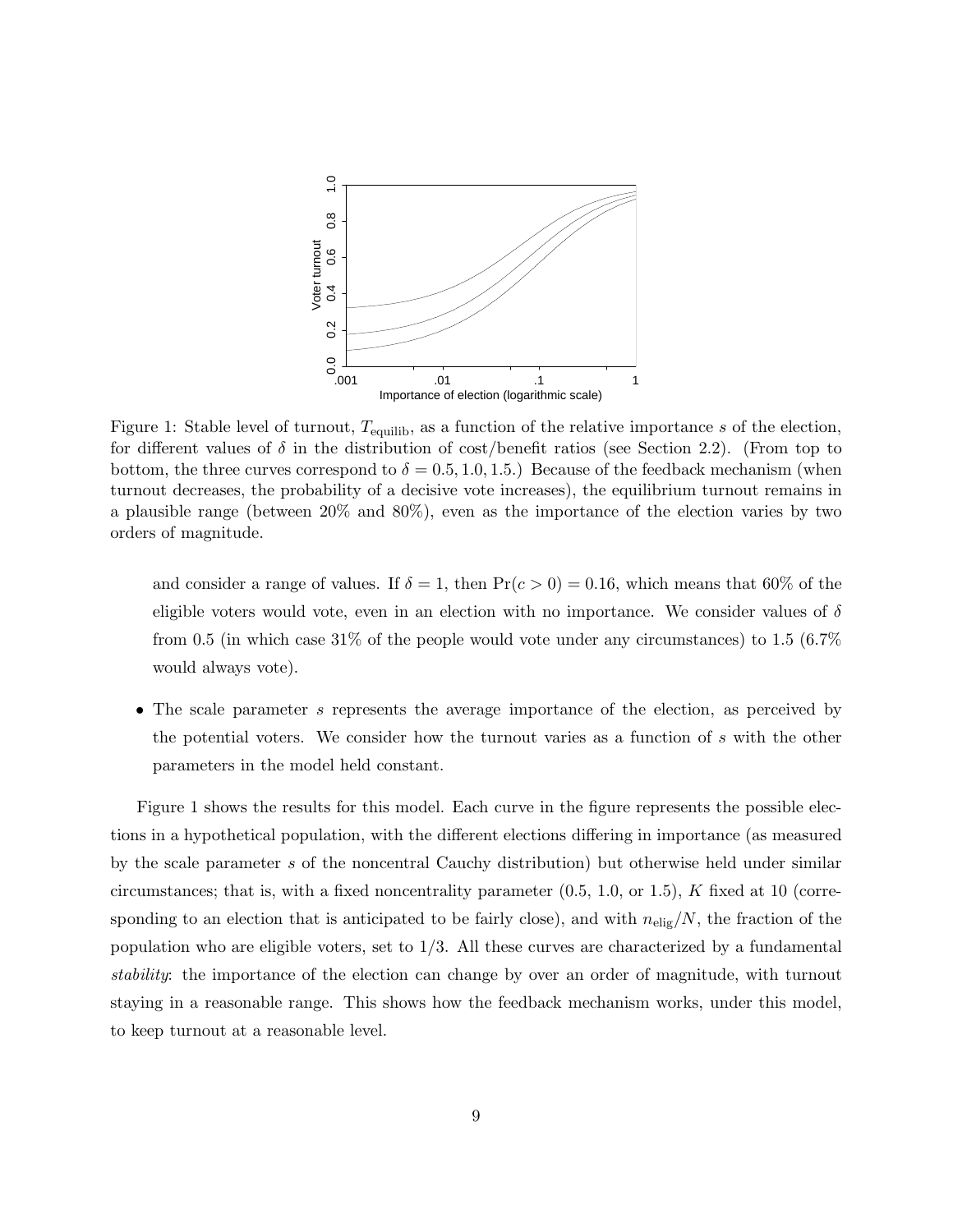### 3 Supporting evidence from political participation

Our potentially controversial claim is not the Benthamite idea of defining social utility as proportional to the number of people benefiting but rather the assumption that individual voters might be motivated by such a social utility. Though a rigorous empirical test of our claim is beyond the scope of the current project, we do provide some suggestive evidence.

Our supporting evidence is of two types. In Section 3, we consider information on the rate at which people engage in political activities—such as voting and responding to surveys—that have a small chance of affecting large-scale policies. Section 4 addresses how people vote, with evidence that vote choices are based on judgments of social goods, not selfish benefits.

### 3.1 Small contributions to national campaigns

In addition to voting, millions of people contribute small amounts of money to national political campaigns (see Verba, Schlozman, and Brady, 1995). Volunteer work could be motivated as enjoyable in itself. Large contributions, or contributions to local elections, could conceivably be justified as providing access or the opportunity to directly influence policy. But small-dollar contributions to national elections, like voting, can be better motivated by the possibility of large social benefit than by direct instrumental benefit to the voter.<sup>10</sup> Such civically-motivated behavior is of course perfectly consistent with both small and large anonymous contributions to charity.

### 3.2 Declining response rates in opinion polls

Responding to opinion polls can be thought of as another form of political participation in that policymakers and candidates use poll results as factors in making decisions. (For example, consider the role of opinion polls and perceived opinion changes in issues including abortion, gun control, health care, the death penalty, and Bill Clinton's impeachment.)

In the 1950s, when mass opinion polling was rare, we would argue that it was more rational to respond to a survey than to vote in an election: for example, as one of 1000 respondents to a Gallup poll, there was a real chance that your response could noticeably affect the poll numbers (for example, changing a poll result from 49% to 50%, or changing a result from not statistically significant to significant). Nowadays, polls are so common that a telephone poll was done recently to estimate how often individuals are surveyed (the answer was about once per year). It is thus unlikely that a response to a single survey will have much impact, and so it is perhaps no surprise that response rates have declined dramatically in recent decades (Steeh, 1981, Groves and Couper,

 $10$ Similarly, Gerry Mackie notes that the secret ballot limits the expressive value of voting.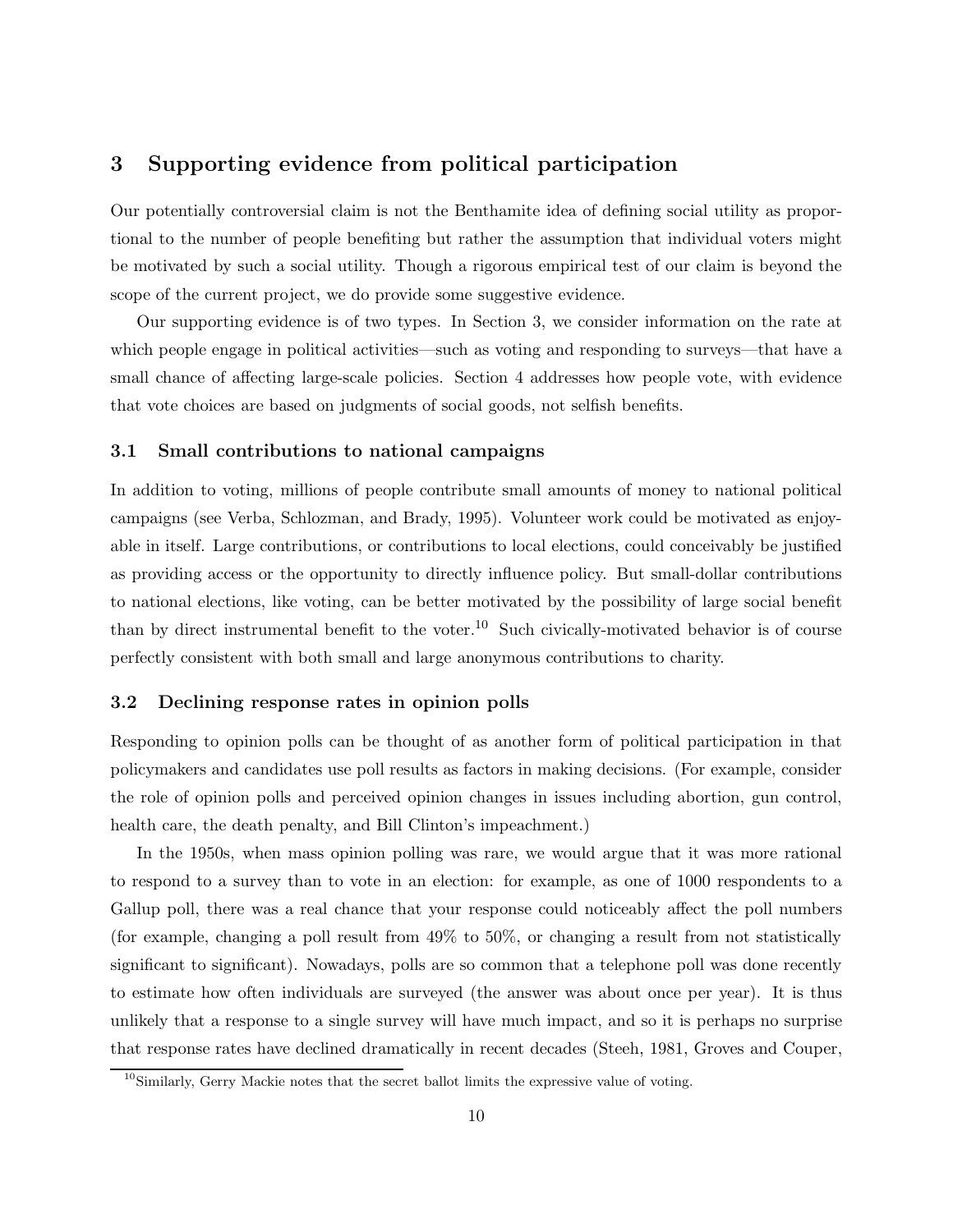1998, Smith, 1995, and De Leeuw and De Heer, 2002). There are of course other reasons (e.g., irritation at telemarketers) for the increasing nonresponse; our point here is that this pattern is consistent with our model in which political participation is motivated by expected utility of the social outcome.

#### 3.3 Turnout is higher, not lower, in large elections

Voter turnout tends to be higher in large elections—in the United States, highest for presidential elections, then congressional and state, then finally local elections tend to have the lowest turnout. Theories of voting that focus on instrumental benefits (e.g., the theory that says that voters are instrumental utility-maximizers who happen to overestimate small probabilities) would tend to predict higher turnouts in small elections. In contrast, the social-benefit theory predicts a slight increase in turnout for national elections, if the issues at stake are perceived as more important, on a per-voter level, than in local elections.

More specifically, one might expect local elections to be more relevant for individual benefits and national elections to have a greater effect on social benefits. But the  $1/N$  factor in the second term of (4) ensures that the individual-benefit term will be close to zero except in the most local elections. The gradual decline of the  $\frac{1}{N}B_{\text{self}}$  term in (4) in fact would predict a very slight decline in turnout as population increases, at least for small jurisdictions, as was in fact found by Darvish and Rosenberg (1988) for a set of Israeli municipal elections. However, this decline would be expected only if all other factors in the election were held constant. Since national elections typically address more important issues, it makes sense under our model for them to have higher turnout.

#### 3.4 Turnout is higher in close elections

Turnout tends to be higher in close elections, or, to be more precise, in elections that are anticipated to be close, and there is some evidence to suggest that the probability of voting increases for potential voters who perceive an election to be close. These effects have been much studied (e.g., Campbell et al., 1960, Barzel and Silberberg, 1973, Cox and Munger, 1989) and have been taken as support for the decision-theoretic motivation for voting. However, it has been pointed out from both proponents and opponents of the rational choice model (e.g., Aldrich, 1993, and Green and Shapiro, 1994) that for large elections, the probability of a single vote being decisive is minuscule even if the election is anticipated to be close. And if voting is motivated by personal satisfaction, it is not clear why voting should give more satisfaction or discharge more civic duty in close elections.

In contrast, the increased turnout from closer elections makes perfect sense from the socialbenefit theory, where even small probabilities of decisiveness are important when multiplied by the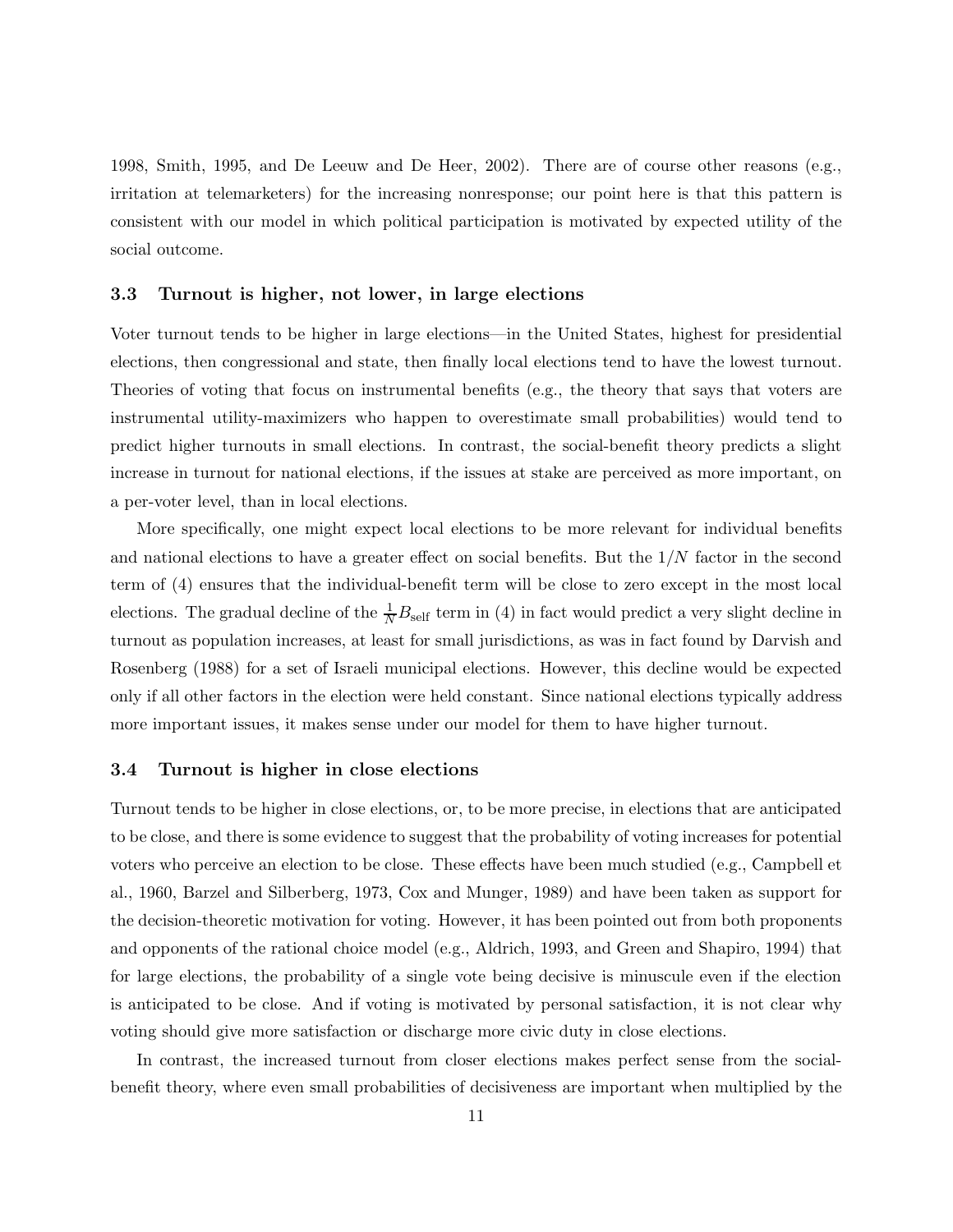social benefit, which is proportional to N. The natural way to empirically distinguish our social preference,  $B_{\text{soc}}$ , from civic duty is that  $B_{\text{soc}}$  is multiplied by Pr(election is tied), and civic duty is not. Of course, one could allow civic duty to be higher in close elections but then the theory becomes tautological. A key contribution of this paper is to demonstrate that rational voting is not a tautological theory if  $B_{\text{soc}}$  is allowed.

### 4 Supporting evidence from political vote choices

Our theory predicts not only that rational people will vote but that a rational person who votes even a mostly-selfish rational person—will decide whom to vote for based on social considerations. In this section we discuss some observations about vote choices that are consistent with rational and socially-motivated voting. This evidence is important because it recognizes voting as a serious act of citizenship rather than simply a fulfillment of a civic duty.

### 4.1 Strategic voting

A strong piece of evidence that vote choices are perceived as consequential (and thus amenable to decision-analytic treatment) is that voters sometimes act strategically (see, for example, Alvarez and Nagler, 2000, Abramson et al., 1992, and Johnston and Pattie, 1991). For example, in threecandidate races for seats in the House of Commons in the United Kingdom, it is common for supporters of the third candidate to vote for one of the leaders, and political parties account for these voting patterns in their strategies. Strategic voting behavior is consistent with our model because it suggests that at least some voters are acting based on the anticipated consequences if their vote is decisive. So it's not merely the act of voting that motivates turnout, it's also the potential for affecting the outcome.

#### 4.2 Voting based on issues without direct instrumental benefits to the voter

Another piece of evidence that voting is motivated by social benefit is that, in surveys, many voters say their vote choices are strongly influenced by non-economic issues that do not affect them directly (for example, if you oppose abortion, then you will not be directly affected by abortion laws). It is true that some contentious issues (for example, Social Security benefits) do involve instrumental benefits to voters, but what is important for our model is that these are not the only issues of importance to voters.

Voting is a way for citizens to get their opinions heard and respected. For that matter, it seems quite plausible that, if Americans could vote on the Academy Awards (as they do for baseball's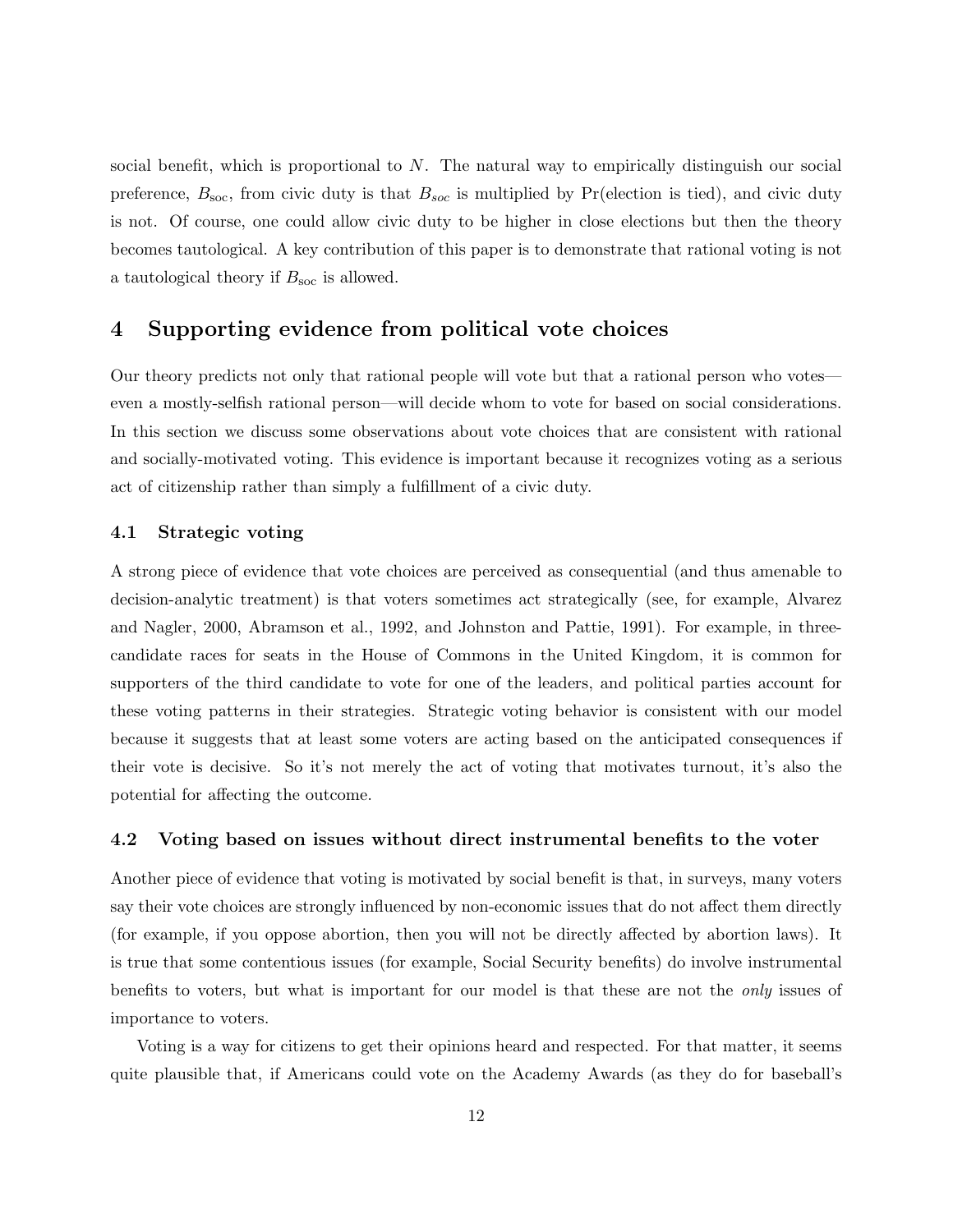All-Star game), turnout would be high despite the lack of personal benefits from influencing such an election.

### 4.3 Surveys of voter motivations

Strong evidence for our model comes from surveys of potential voters. Voters' preferences on national candidates and issues are strongly correlated with views on what would be desirable for the country, and more weakly correlated with opinions about personal gain. Hence in political science, the standard view (to which we subscribe) is that voters are socially motivated in their preferences (see Kinder and Kiewiet, 1979, 1981, Weatherford, 1983, and Funk and Garcia-Monet, 1997). Funk (2000) extends the idea of social-benefit motivations to public opinion. These findings address who you might vote for, not whether you turn out to vote—but if your vote choice is determined by social-benefit concerns, then it is reasonable for any decision-theoretic model of voting to include anticipated social benefit in the utility function.

For a recent example, in the 2001 British Election Study (University of Essex, 2002), only 25% of respondents thought of political activity as a good way to get "benefits for me and my family," whereas 66% thought it a good way to obtain "benefits for groups that people care about like pensioners and the disabled."

### 5 Discussion

### 5.1 Social motivations and rational voting

Voters think in terms of group and national benefits. We know this from survey responses and, as we have shown in this paper, with such motivations it makes sense for many people to vote, as contributions to collective entities. In surveys, voters say they are motivated by national conditions, and their turnout is consistent with this assumption, so perhaps we should believe them. Conversely, rational and purely selfish people should not vote.

Survey results on socially-motivated voting are actually consistent with rational political behavior although they are sometimes seen as an anomaly.<sup>11</sup> For example, Kramer (1983) characterizes poll findings of sociotropic voting as a statistical artifact that is "perfectly compatible with the null hypothesis of self-interested, pocketbook voting." As we have shown in this paper, however (see also Meehl, 1977, Margolis, 1981, and Jankowski, 2002), voting and vote choice (including related

 $11$ Some research in political science and public opinion has identified rationality with civic-mindedness; for example, Key (1966) wrote of a "rational" electorate concerned with "central and relevant questions of public policy, of governmental performance, and of executive personality." However, the literature on voter turnout has tended to associate rationality with selfishness.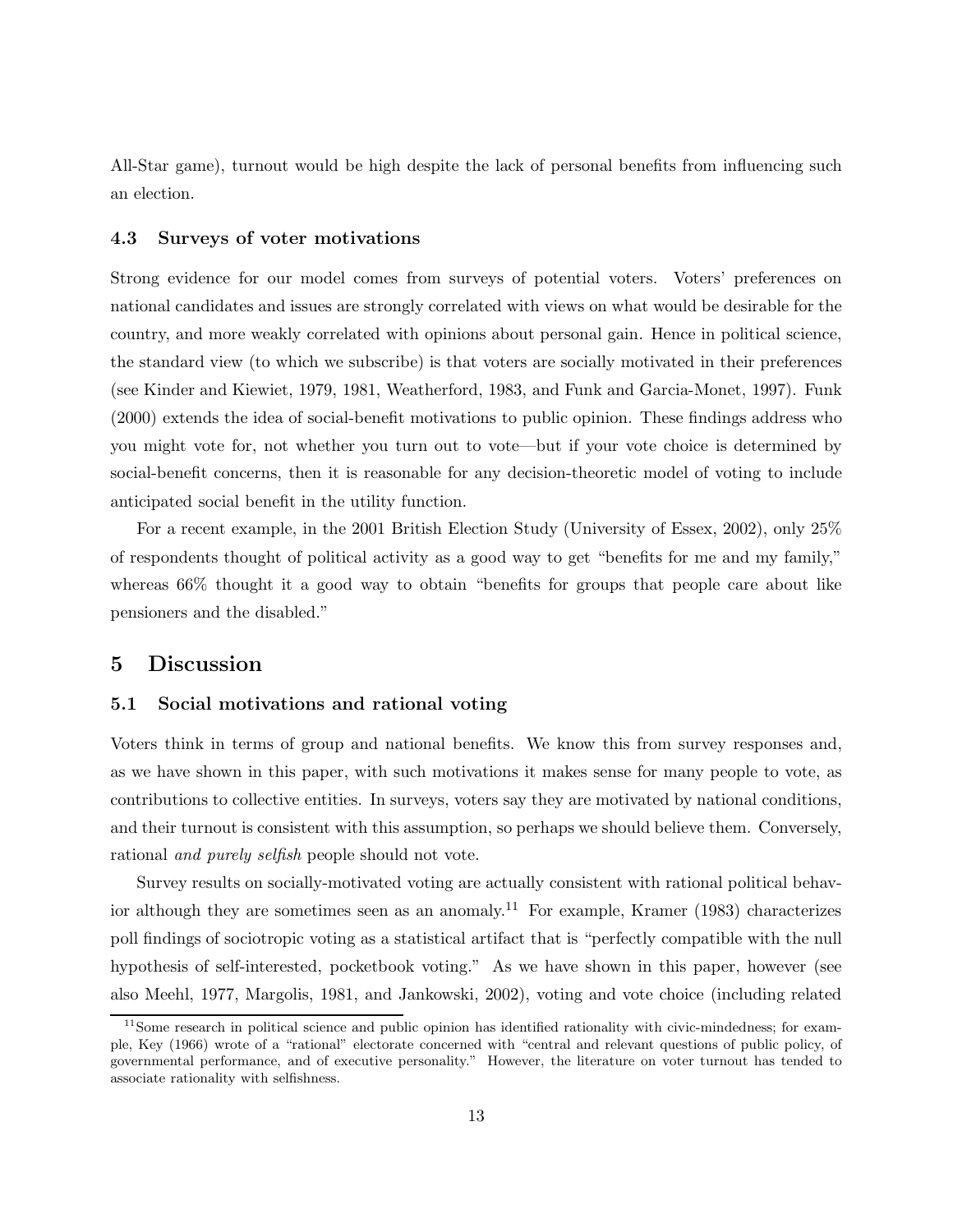actions such as the decision to gather information in order to make an informed vote) is rational in large elections only to the extent that voters are *not selfish*. Thus, there is no good rational reason to consider "self-interested, pocketbook voting" as a default or null hypothesis. After all, sociotropic voting is also perfectly consistent with the null hypothesis of rational voting, social preferences, and sincere survey respondents.

Thus far, we have primarily emphasized our theory as explaining the "mystery" that people vote. However, it also has implications for vote choices. Why you vote and how you vote are closely connected. If you are voting because of the possibility that you will decide the election and benefit others, then you will vote for the policy that you think will lead to the largest average benefit. There is no reason to vote for a policy that has idiosyncratic benefits to you because the individual-benefit term in your utility is essentially irrelevant for large electorates. This observation explains why the rhetoric of politics tends to be phrased as benefits to society generally or to large deserving groups, rather than naked appeals to self interest. No doubt many people are biased to think that what benefits them will benefit others, but we predict that most people will try to vote to benefit society at large or some large affinity group that they are passionate about. Our contention therefore runs counter to much of the political economy work of the past few decades. Except in very small elections, a rational person who votes will choose the candidate or party with the best perceived social benefits to the population.

### 5.2 Psychological explanations for voting

Our model of voting for anticipated social benefits is consistent with what we know about voter preferences and turnout. However, other theories could work just as well. Following Aldrich (1993), we believe that the rational model is complementary with a psychological understanding of voters.

In psychological explanations of voter turnout, most of the electorate is motivated to vote by some mix of personal appeals and encouragement by the media. When a particular election becomes particularly "salient" to you (because of publicity, and possibly a connection to an issue of personal interest), you are more likely to vote. Interest in elections rises as the election approaches in the same way that the public gets excited about the World Series, the Academy Awards, and so forth. Turnout is higher in Presidential elections because they receive the most publicity; similarly for close elections, where the act of voting receives more positive pre-election publicity. Voting is a way of involving oneself in the political process, which is desirable, especially if the election seems important, is getting a lot of publicity, and is being talked about. This story is consistent with survey findings on motivations for political participation (Schlozman, Verba, and Brady, 1995, Verba, Schlozman, and Brady, 1995) but focuses on the differences between elections rather than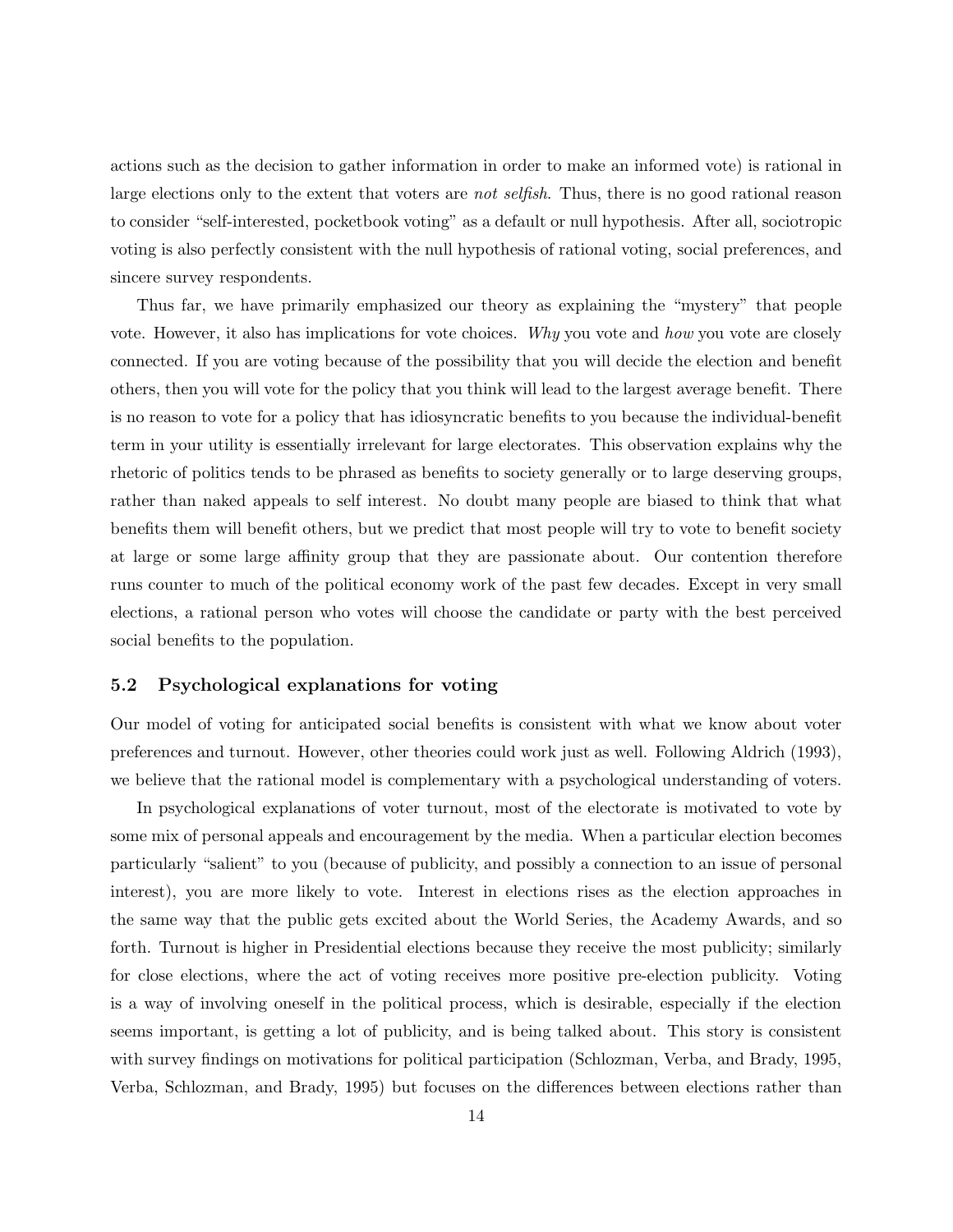between voters or between modes of participation.

The other side of the psychological-political explanation is that turnout is affected by political advertising and other partisan and bipartisan efforts at persuasion (Gosnell, 1927, Gerber and Green, 2000). In close elections and important elections, it makes sense for candidates and interest groups to put more effort into persuading voters, which will increase the perceived salience of the election and thus increase the psychological motivation to vote. Aldrich (1993) makes this point to illustrate how political parties and interest groups can raise the psychological stakes in close elections, which happen to be those in which the probability of a decisive vote is highest.

From the perspective of the rational model based on perceived social benefits, we recognize that all human actions, including those that are rational, need some psychological motivation, and it makes perfect sense that a beneficial action will feel pleasant also; higher perceived salience corresponds to greater social benefit from voting. Conversely, the psychological explanation does not stand alone—voter turnout (unlike Academy Award voting) has direct political effects, and it is reasonable and appropriate to study the benefits from voting, even if from a psychological perspective they are perceived only indirectly. Politically, it is also important to understand the factors that influence participation, since political actors are continually trying to manipulate them.

It may also be possible to learn about voter motivations using experimental studies. In two laboratory experiments on college students, Fowler (2004a,b) has found that voters are more likely than nonvoters to behave altruistically (as is consistent with the social-benefit utility model) and to display delayed-gratification behavior (as is consistent with the fact that the costs of voting are immediate whereas the benefits are delayed). These experimental findings linking turnout to altruism, patience, and party identification have the potential to unify psychological and political explanations of participation.

#### 5.3 Generalizations of the model

Like all formal models of human actions, ours is a drastic oversimplification. Our key point is not that the curves in Figure 1, for example, exactly fit turnout behavior in specific U.S. elections, but that the model is consistent with such behavior. Now that the model includes the social-benefit term, it has the potential to be expanded in various ways already suggested in the political science literature. For example, Uhlaner (1989) suggests that voters consider themselves as members of large groups, and Fowler (2005a) examines evidence that an individual's decision to vote can have a "cascading" effect that motivates others nearby in the social network also to vote. In Converse's famous article noting that relatively few in the public are what he calls "ideologues," he emphasizes that many people do think in terms of "group benefits." Recent papers extending the idea of group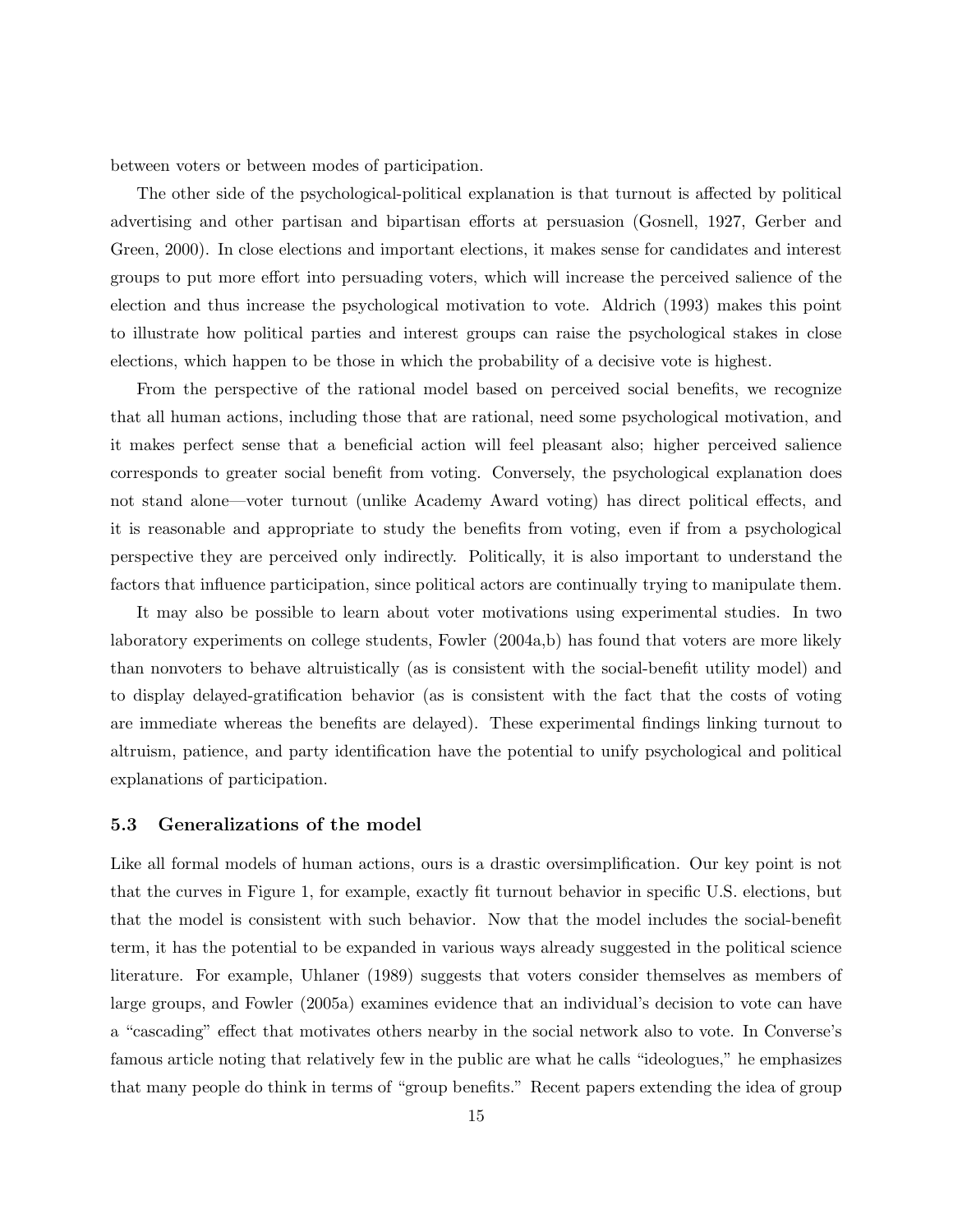motivation include Leighley (1996) and Mutz and Mondak (1997).

The social-benefit model (applied now to groups rather than all persons in the population) then explains why voter turnout remains stable even when the number of voters within each group becomes large, as in national elections. Aldrich (1993) discusses a variety of interactions between rational voting behavior and political strategists, and these interactions become clearer when individuals' preferences are allowed to include social benefits proportional to population size. Indeed, as a first step, future research should begin to map the relationships between social preferences and individual concerns. Finally, a consideration of social as well as instrumental benefits can allow models to address a wider variety of contentious political issues as factors in the turnout decision (and also in the vote choice decision, as discussed in Section 5.1).

#### 5.4 Empirical tests and implications

We hope that our model inspires researchers to do empirical tests of its implications and estimates of its parameters. There are many falsifiable implications. In principle, of course, voter turnout might go quickly to zero as the electorate grows; we know this is not so. A prediction worth studying is that those who give a lot to charity, given their income, and so have high values of  $\alpha$  (see (2)) will be more likely to vote (as is suggested by the experimental work of Fowler, 2004a). Another implication is that voters who feel certain of which candidate is better should turn out at higher rates. A third implication is that turnout should rise when more is at stake. Fourth, one might expect citizens in the smallest U.S. states to be more apt to vote in Presidential elections (as they have a disproportionate electoral college vote and a higher probability of an individual's vote being decisive, on average; see Gelman, King, and Boscardin, 1998) and in Senatorial elections, though other factors could mitigate against this. Fifth, a more subtle prediction is that the impact on a Californian's probability of voting in a national election will be roughly similar if a key issue of concern to the voter is one that affects Californians with a stake of eight hundred dollars per person or one that affects all U.S. residents with a stake of one hundred dollars per citizen. This last comparison is more of a specification test: if the California issue has more salience, this is less a rejection of our basic idea than a suggestion that California voters have two different  $\alpha$ 's—a high one for benefits to Californians and a lower one for benefits to other U.S. citizens. Finally, if one could isolate a voter's perception of the direct personal consequences from his or her perception of the social good, one might test which dominates in vote choices; the difficulty here is the likely causal correlation between the two. Other implications abound, and we think this a fertile area for research.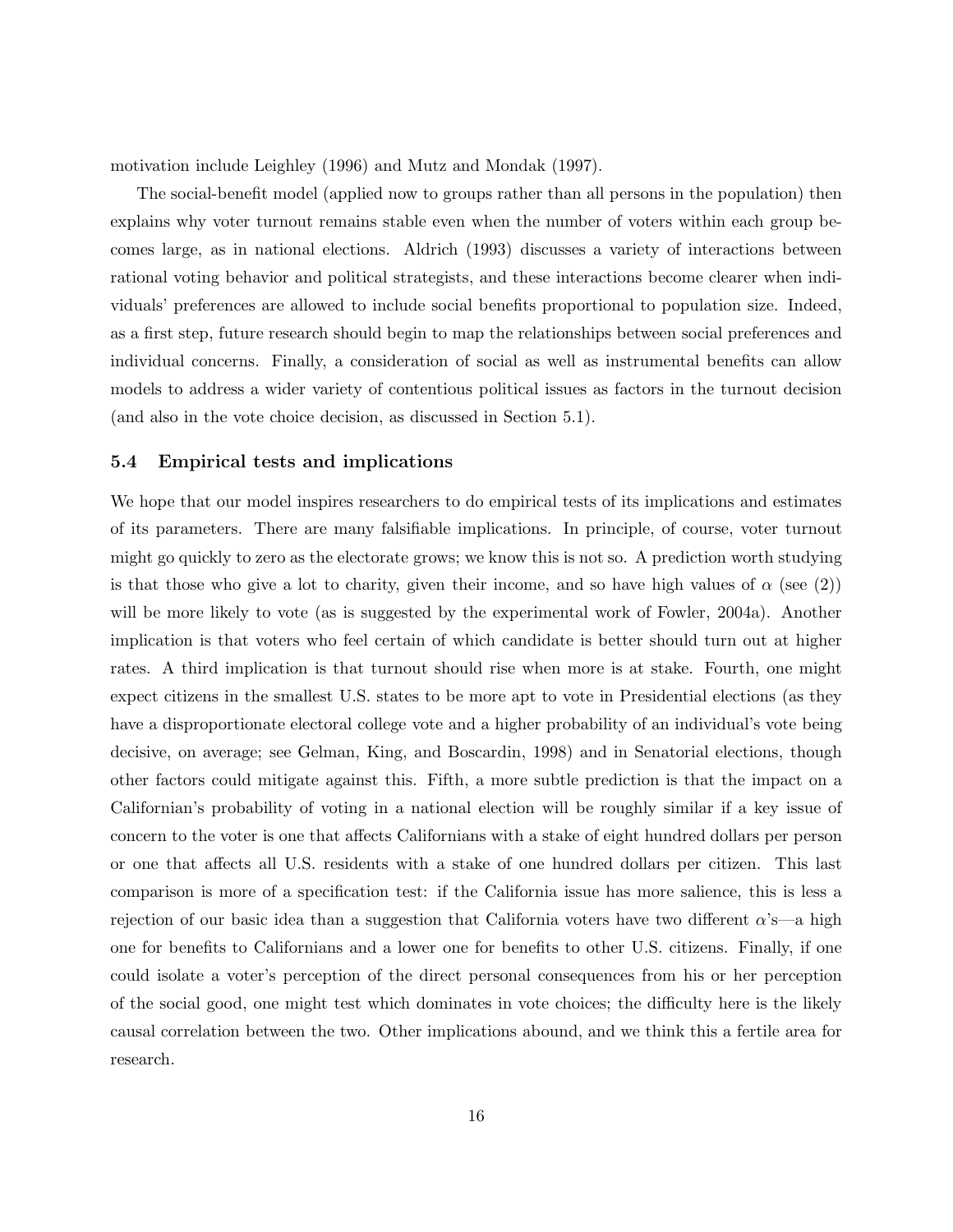### References

- Abramson, P. R., Aldrich, J. H., Paolino, P, and Rohde, D. W. (1992). Sophisticated voting in the 1988 Presidential primaries. American Political Science Review 86, 55–69.
- Aldrich, J. H. (1993). Rational choice and turnout. American Journal of Political Science 37, 246–278.
- Alvarez, R. M., and Nagler, J. (2000). A new approach for modelling strategic voting in multiparty elections. *British Journal of Political Science* **30**, 57–75.
- Bafumi, J. (2005). The stubborn American voter. Chapter from Ph.D. thesis, Department of Political Science, Columbia University.
- Barry, B. M. (1970). *Sociologists, Economists and Democracy*. London: Collier Macmillan.
- Barzel, Y., and Silberberg, E. (1973). Is the act of voting rational? Public Choice 16, 51–58.
- Bendor, J., Diermeier, D., and Ting, M. (2003). A behavioral model of turnout. American Political Science Review 97, 261–280.
- Blais, A. (2000). To Vote or not to Vote: The Merits and Limits of Rational Choice Theory. University of Pittsburgh Press.
- Campbell, A., Converse, P., Miller, W., and Stokes, D. (1960). The American Voter. New York: Wiley.
- Chamberlain, G., and Rothchild, M. (1981). A note on the probability of casting a decisive vote. Journal of Economic Theory 25, 152–162.
- Coate, S., and Colin, M. (2005). A group rule-utilitarian approach to voter turnout: theory and evidence. American Economic Review, to appear.
- Cox, G., and Munger, M. (1989). Closeness, expenditures, and turnout in the 1982 U.S. House elections. American Political Science Review 83, 217–231.
- Darvish, T., and Rosenberg, J. (1988). The economic model of voter participation: a further test. Public Choice 56, 185–192.
- De Leeuw, E., and De Heer, W. (2002). Trends in household survey nonresponse: a longitudinal and international comparison. In Survey Nonresponse, ed. R. M. Groves et al. New York: Wiley.
- Dowding, K. (2005). Is it rational to vote? Five types of answer and a suggestion. *British Journal* of Politics and International Relations 7, 442–459.
- Downs, A. (1957). An Economic Theory of Democracy. Harper and Row.
- Feddersen, T. J., and Pesendorfer, W. (1996). The swing voter's curse. American Economic Review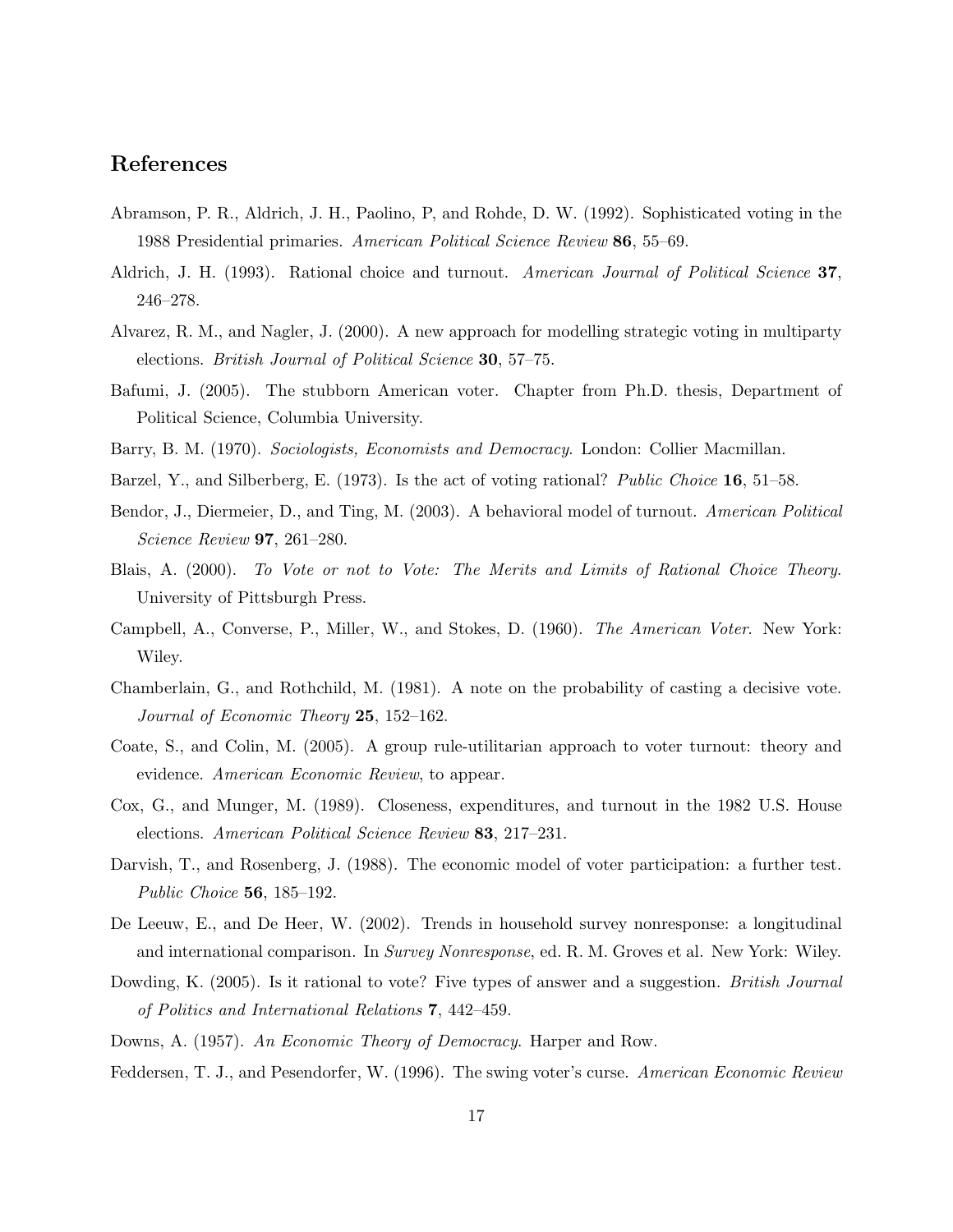86, 408–424.

- Feddersen, T., and Sandroni, A. (2002). A theory of participation in elections. Mimeo, University of Rochester.
- Ferejohn, J., and Fiorina, M. (1974). The paradox of not voting: a decision theoretic analysis. American Political Science Review 68, 525–536.
- Fowler, J. H. (2004a). Altruism and turnout. Technical Report, Department of Political Science, University of California, Davis.
- Fowler, J. H. (2004b). Patience and turnout. Technical Report, Department of Political Science, University of California, Davis.
- Fowler, J. H. (2005a). Turnout in a small world. In Social Logic of Politics, ed. A. Zuckerman, 269–287. Temple University Press, 269-287
- Fowler, J. H. (2005b). Habitual voting and behavioral turnout. *Journal of Politics*, to appear.
- Funk, C. L. (2000). The dual influence of self-interest and societal interest in public opinion. Political Research Quarterly 53, 37–62.
- Funk, C. L., and Garcia-Monet, P. A. (1997). The relationship between personal and national concerns in public perceptions about the economy. Political Research Quarterly 50, 317–342.
- Gelman, A., King, G., and Boscardin, W. J. (1998). Estimating the probability of events that have never occurred: when is your vote decisive? Journal of the American Statistical Association 93, 1–9.
- Gelman, A., Katz, J., and Bafumi, J. (2004). Standard voting power indexes don't work: an empirical analysis. *British Journal of Political Science*.
- Gerber, A., and Green, D. (2000). The effect of a nonpartisan get-out-the-vote drive: an experimental study. Journal of Politics 62, 846–857.
- Good, I. J., and Mayer, L. S. (1975). Estimating the efficacy of a vote. *Behavioral Science* 20, 25–33.
- Gosnell, H. F. (1927). Getting Out the Vote. University of Chicago Press.
- Green, D., and Shapiro, I. (1994). *Pathologies of Rational Choice Theory*, chapter 4. Yale University Press.
- Groves, R. M., and Couper, M. P. (1998). Nonresponse in Household Interview Surveys. New York: Wiley.
- Harsanyi, J. (1955). Cardinal welfare, individualistic ethics, and interpersonal comparisons of utility. Journal of Political Economy 63, 309–321.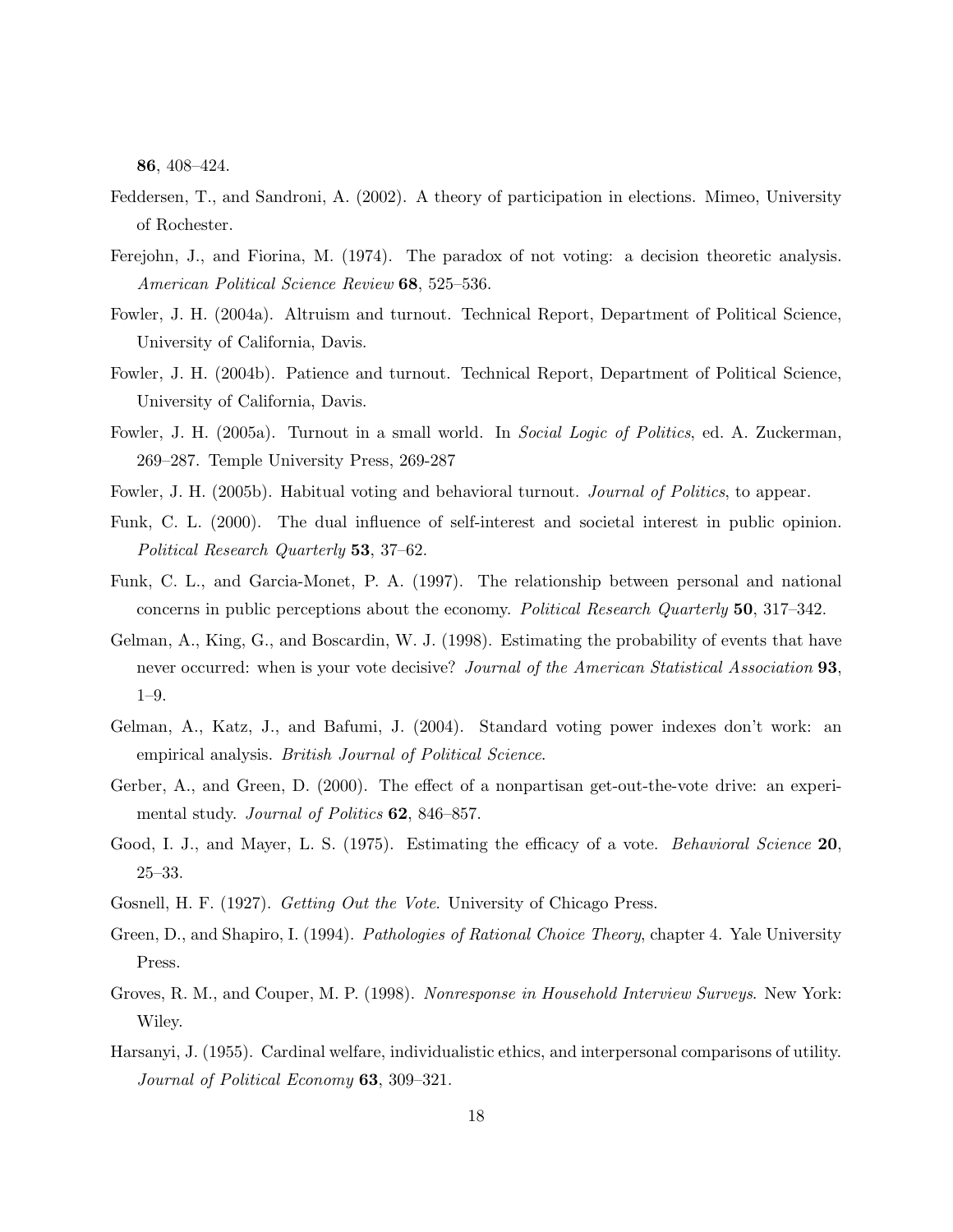- Harsanyi, J. (1969). Rational-choice models of political behavior vs. functionalist and conformist theories. *World Politics* **21**, 513–538.
- Jankowski, R. (2002). Buying a lottery ticket to help the poor: altruism, civic duty, and self-interest in the decision to vote. Rationality and Society 14, 55–77.
- Johnson, N. L., and Kotz, S. (1970). Continuous Univariate Distributions—2, chapter 31. New York: Wiley.
- Johnston, R. J., and Pattie, C. J. (1991). Tactical voting in Great Britain in 1983 and 1987—an alternative approach. British Journal of Political Science 21, 95–108.
- Key, V. O. (1966). The Responsible Electorate: Rationality in Presidential Voting, 1936–1960. Cambridge, Mass.: Harvard University Press.
- Kinder, D. R., and Kiewiet, D. R. (1979). Economic discontent and political behavior: the role of personal grievances and collective economic judgments in Congressional voting. American Journal of Political Science 23, 495–527.
- Kinder, D. R., and Kiewiet, D. R. (1981). Sociotropic politics. *British Journal of Political Science* 11, 129–161.
- Kramer, G. H. (1983). The ecological fallacy revisited: aggregate- versus individual-level findings on economics and elections, and sociotropic voting. American Political Science Review 77, 92–111.
- Ledyard, J. O. (1984). The pure theory of two-candidate elections. Public Choice 44, 7–41.
- Leighley, J. E. (1996). Group membership and the mobilization of political participation. Journal of Politics 58, 447–463.
- Margolis, H. (1981). A new model of rational choice. *Ethics* **91**, 265–279.
- Meehl, P. E. (1977). The selfish voter paradox and the thrown-away vote argument. American Political Science Review 71, 11–30.
- Mulligan, C. B., and Hunter, C. G. (2002). The empirical frequency of a pivotal vote. Public Choice, to appear.
- Mutz, D. C., and Mondak, J. J. (1997). Dimensions of sociotropic behavior: group-based judgements of fairness and well-being. American Journal of Political Science 41, 284–308.
- Riker, W. H., and Ordeshook, P. C. (1968). A theory of the calculus of voting. American Political Science Review 62, 25-42.
- Schlozman, K. L., Verba, S., and Brady, H. (1995). Participation's not a paradox: the view from American activists. *British Journal of Political Science* 25, 1–36.
- Smith, T. W. (1995). Trends in non-response rates. *International Journal of Public Opinion*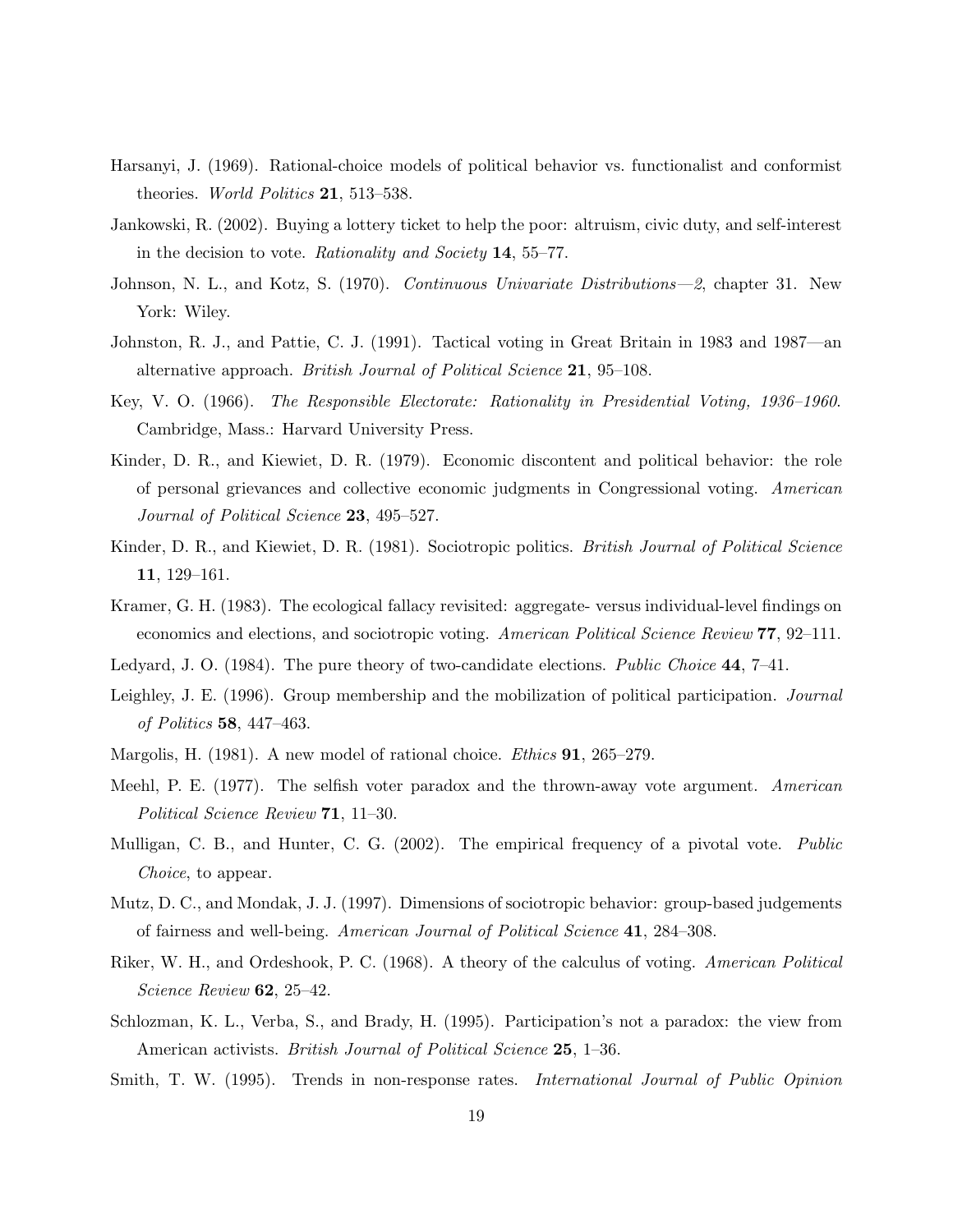Research 7, 473–489.

Steeh, C. G. (1981). Trends in nonresponse rates, 1952–1979. Public Opinion Quarterly 45, 40–57.

- Uhlaner, C. J. (1989). Rational turnout: the neglected role of groups. American Journal of Political Science 33, 390–422.
- University of Essex (2002). British election study 2001/02. www.essex.ac.uk/bes/
- Verba, S., Schlozman, K. L., and Brady, H. E. (1995). Voice and Equality: Civic Voluntarism in American Politics. Cambridge, Mass.: Harvard University Press.
- Weatherford, M. S. (1983). Economic voting and the "symbolic politics" argument: a reinterpretation and synthesis. American Political Science Review 77, 158–174.

### Appendix: Why the probability of a decisive vote is of order  $1/n$

If  $n$  individuals vote in an election, then the probability of a vote being decisive is roughly proportional to  $1/n$  (see Good and Meyer, 1975, and Chamberlain and Rothchild, 1981). This result is derived based on the fact that elections are unpredictable and is supported by many empirical studies. Let  $f(d)$  be the predictive or forecast uncertainty distribution of the vote differential d (the difference in the vote proportions received by the two leading candidates). If n is not tiny,  $f(d)$ can be written, in practice, as a continuous distribution (e.g., a normal distribution with mean 0.04 and standard deviation 0.03). The probability of a decisive vote is then half the probability that a single vote can make or break an exact tie, or  $f(0)/n^{12}$ 

For example, if a Democrat is running against a Republican, and the difference between the two candidates' vote shares is expected to be in the range  $\pm 10\%$ , then the probability is about  $1/(0.2n) = 5/n$  that a single added vote could create or break a tie.<sup>13</sup> The exact probability of decisiveness depends on the election and one's knowledge about it, but even if an election is expected ahead of time to be close it is hard to imagine a forecast vote differential more precise than  $\pm 2\%$ , in which case the probability of a decisive vote is still at most  $1/(0.04n) = 25/n$ . In practice, we see  $10/n$  as a reasonable approximate probability of decisiveness in close elections, with lower probabilities for elections not anticipated to be close. Gelman, King, and Boscardin (1998), Mulligan and Hunter (2002), and Gelman, Katz, and Bafumi (2004) estimate these probabilities in more detail for elections for Presidential, Congressional, and other elections.

 $12$ The assumption here is that an exact tie vote will be decided by a coin flip. More realistically, if an election is possibly subject to recounts—so that an exact tie in the original vote is not a necessary or sufficient condition for a decisive vote—this result is still valid and can be obtained by integrating over the range of votes for which a recount is possible (see the appendix of Gelman, Katz, and Bafumi, 2004).

<sup>13</sup>See footnote 5 on page 5.